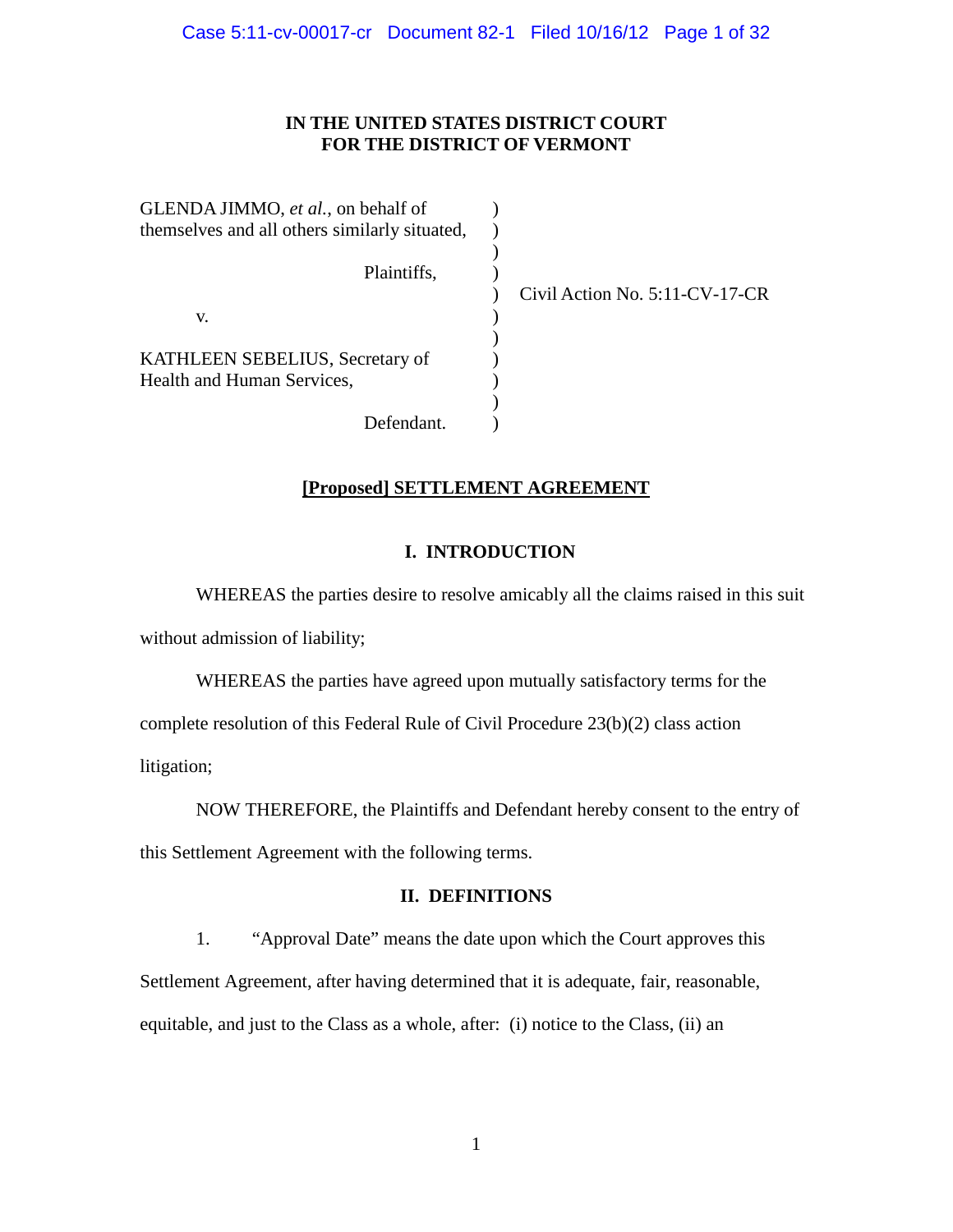## Case 5:11-cv-00017-cr Document 82-1 Filed 10/16/12 Page 2 of 32

opportunity for class members to submit timely objections to the Settlement Agreement, and (iii) a hearing on the fairness of the settlement.

2. "Class Counsel" or "Plaintiffs' Counsel" means the Center for Medicare Advocacy, Inc., Vermont Legal Aid, and Wilson Sonsini Goodrich & Rosati. "Plaintiffs' Lead Counsel" means the attorney Plaintiffs have authorized to be the main contact with Defendant's counsel.

3. The "Class" or "Class Members" means all Medicare beneficiaries as defined in Section [XI.](#page-23-0)

4. "CMS" refers to the Centers for Medicare & Medicaid Services.

5. "Court" means the United States District Court for the District of Vermont.

6. "Defendant" or "the Secretary" means the Secretary of Health and Human Services, in his or her official capacity.

7. "Final, non-appealable denial" or "final and non-appealable" denial means a denial for which the applicable deadline, as described in federal regulations, for an appeal of a decision has expired.

8. "Named Plaintiffs" refers to the individuals and organizations who are named in the First Amended Complaint and have not been dismissed from this action by the Court as of the Approval Date.

9. "Improvement Standard" refers to a standard that Plaintiffs have alleged, but that Defendant denies, exists under which Medicare coverage of skilled services is denied on the basis that a Medicare beneficiary is not improving, without regard to an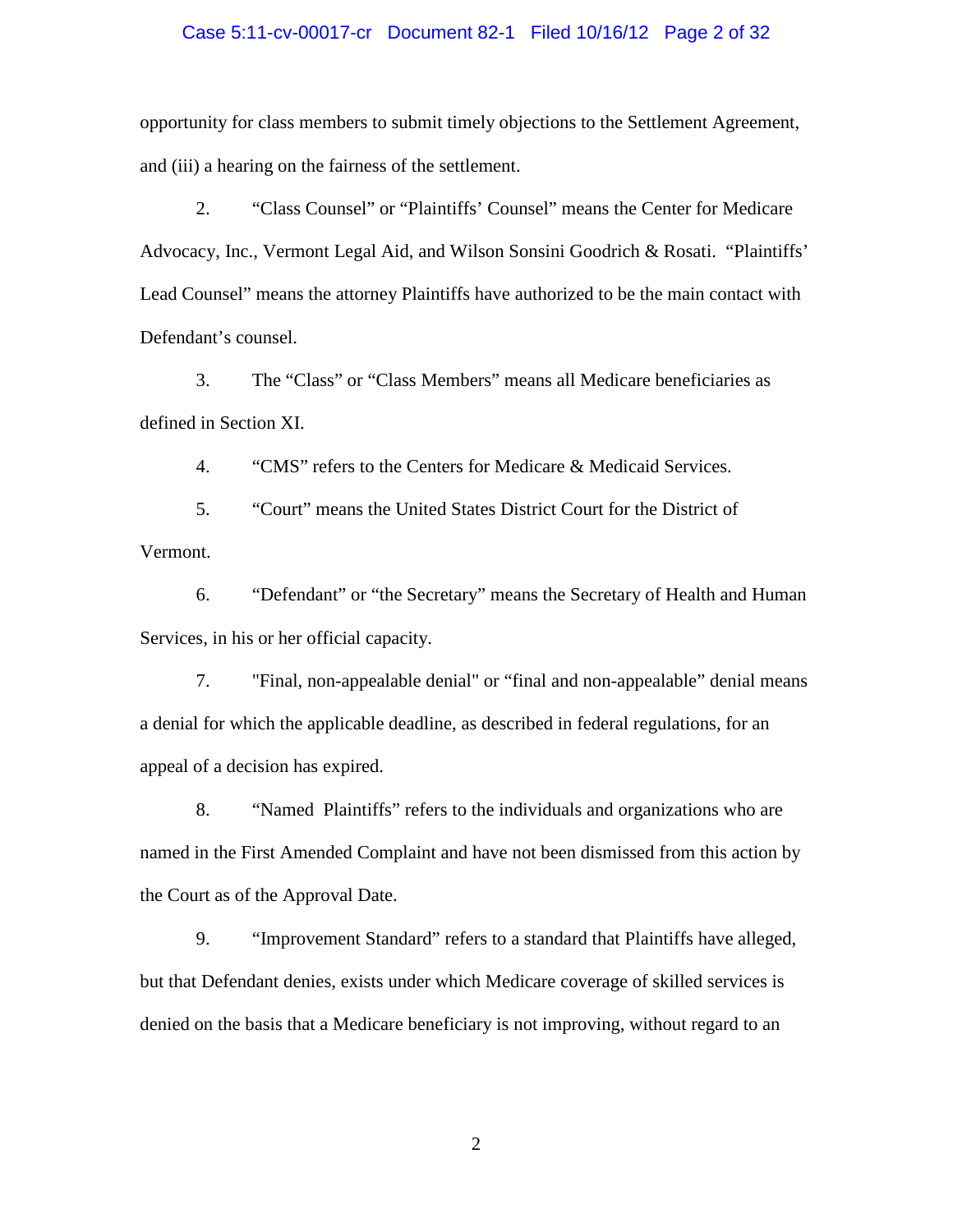## Case 5:11-cv-00017-cr Document 82-1 Filed 10/16/12 Page 3 of 32

individualized assessment of the beneficiary's medical condition and the reasonableness and necessity of the treatment, care or services in question.

10. "Parties" refers to Plaintiffs and to Defendant.

11. "Plaintiffs" refers to the Named Plaintiffs, acting on their own behalf and on behalf of all Class Members.

12. "State Medicaid agencies" refers to the agencies or their contractors within the fifty States and the District of Columbia that are responsible for administering medical assistance benefits under Title XIX of the Social Security Act.

13. "End of the Educational Campaign" means the date upon which the Educational Campaign described in Section [IX.](#page-7-0)[9](#page-13-0) has been conducted and completed as agreed, as evidenced by Defendant's notification to Plaintiffs' Lead Counsel and certification in good faith that all terms of the Educational Campaign have been conducted and completed.

14. "HH" refers to "home health services" as addressed by § 1861(m) of the Social Security Act/ 42 U.S.C. § 1395 $x(m)$ ;

15. "SNF" refers to "skilled nursing facility" as addressed by § 1819(a) of the Social Security Act/ 42 U.S.C. § 1395i-3(a);

16. "OPT" refers to outpatient therapy services as follows: outpatient physical therapy services as addressed by § 1861(p) of the Social Security Act/ 42 U.S.C. §  $1395x(p)$ , outpatient occupational therapy services as addressed by § 1861(g) of the Social Security Act/ 42 U.S.C. § 1395 $x(g)$ , and outpatient speech-language pathology services as addressed by § 1861(ll)(2) of the Social Security Act/ 42 U.S.C. §  $1395x(11)(2)$ ,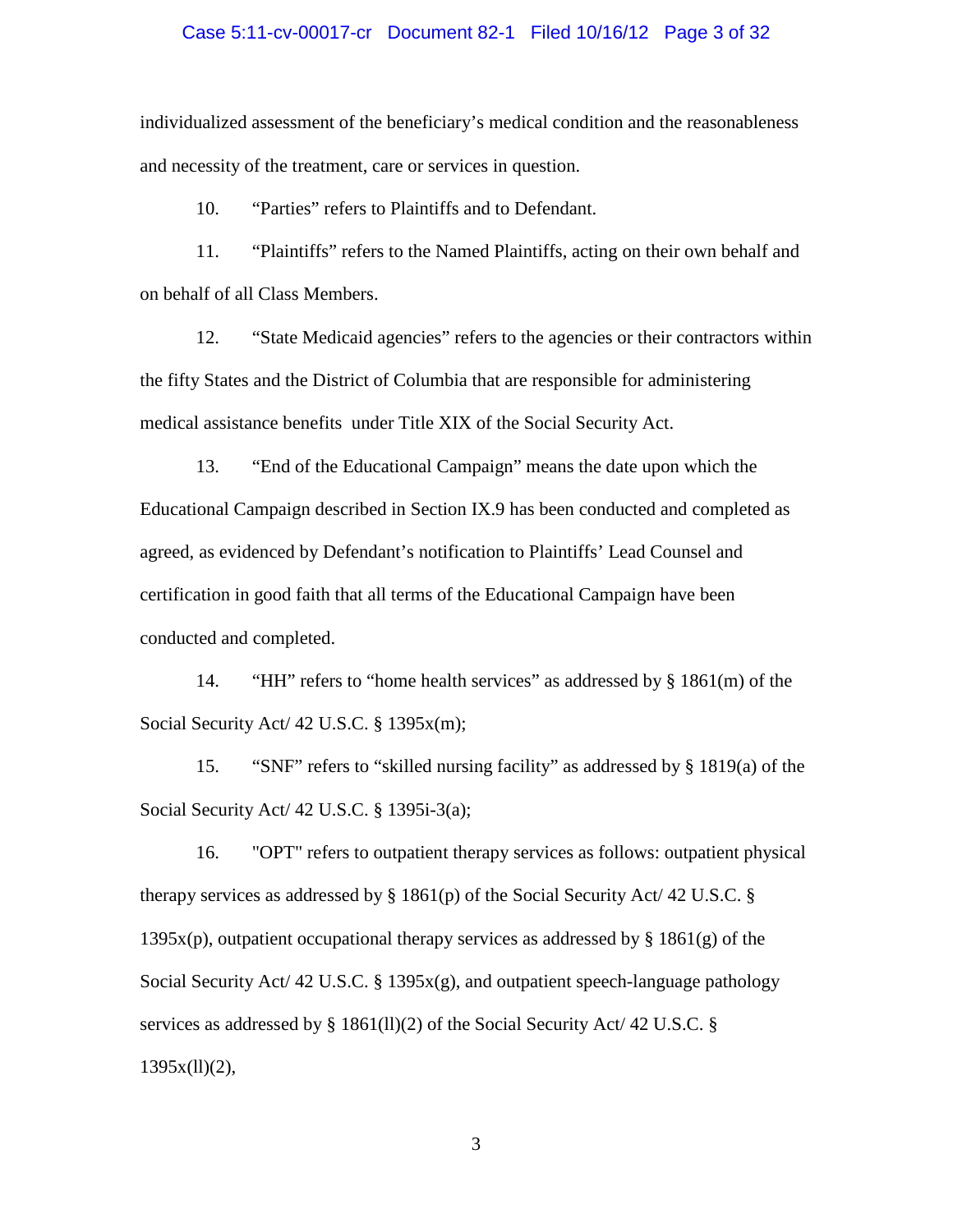## Case 5:11-cv-00017-cr Document 82-1 Filed 10/16/12 Page 4 of 32

17. "IRF" refers to "inpatient rehabilitation facility" as addressed by 42 C.F.R. Part 412, Subpart P.

 § 1861(cc) of the Social Security Act/ 42 U.S.C. § 1395x(cc) 18. "CORF" refers to "comprehensive rehabilitation facility" as addressed by

# **III. ENTIRE AGREEMENT**

 compromise this action or enter into this Settlement Agreement have been made, other The terms of this Settlement Agreement and any attachments thereto are the exclusive and full agreement of the Parties with respect to all claims for declaratory and injunctive relief and attorney's fees and costs as set forth in this Settlement Agreement and in the First Amended Complaint. No representations or inducements or promises to than those recited or referenced in this Settlement Agreement.

# **IV. APPROVAL**

1. This Settlement Agreement is expressly conditioned upon its approval by the Court.

2. The terms of this Settlement Agreement are fair, reasonable, and adequate. The entry of this Settlement Agreement is in the best interest of the Parties and the public.

# **V. FINAL JUDGMENT**

 If, after the fairness hearing, the Court approves this Settlement Agreement as fair, reasonable, and adequate, the Court shall direct the entry of Final Judgment (the "Final Judgment") dismissing this action with prejudice, pursuant to the terms of this Settlement Agreement and Fed. R. Civ. P. 41, except that the Court shall retain jurisdiction for the limited purposes described in Section [VI](#page-4-0) of this Settlement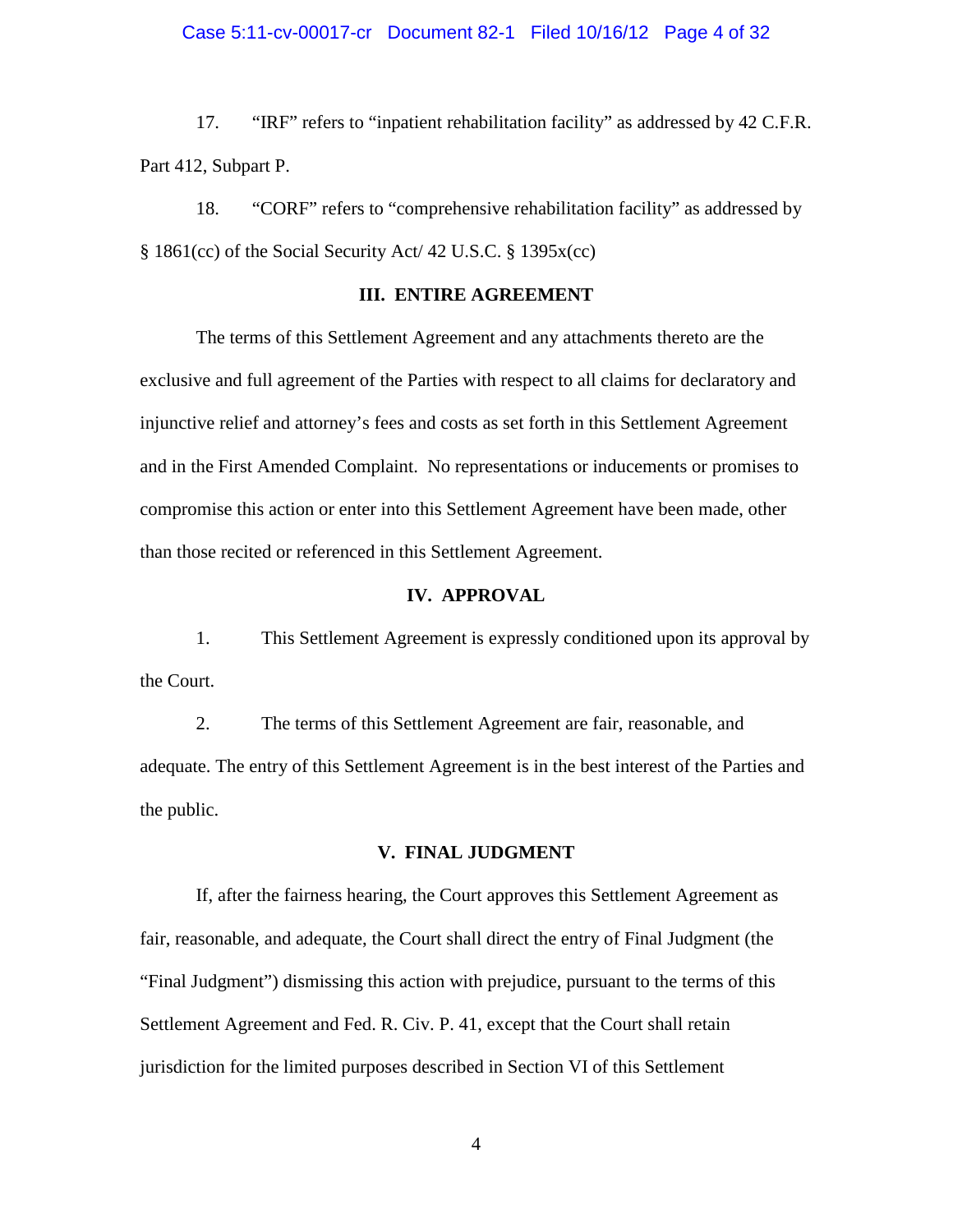### Case 5:11-cv-00017-cr Document 82-1 Filed 10/16/12 Page 5 of 32

Agreement. The Final Judgment shall incorporate and be subject to the terms of the Settlement Agreement.

### **VI. CONTINUING JURISDICTION**

<span id="page-4-0"></span>1. The Court has held, contrary to arguments made by Defendant, that it has subject matter jurisdiction over this matter. See Opinion and Order dated October 25, 2011 (Docket Entry No. 52).

2. If for any reason this Settlement Agreement (a) is not finalized by the parties, (b) is not approved by the Court following notice to class members and the fairness hearing, or (c) is in any way rendered null and void (in whole or in part), Defendant preserves all of her rights to argue (in this Court or on appeal) that the Court lacks subject matter jurisdiction over this matter.

3. Subject to the limitations and reservations set forth in the preceding paragraph, the Court will retain jurisdiction over this matter only for the limited purposes described in this paragraph for the following duration: (a) the Court will retain jurisdiction for a period not to exceed twenty-four (24) months following the End of the Educational Campaign if the Administrator of CMS issues a CMS Ruling communicating the clarified maintenance coverage standards for skilled nursing facility (SNF), home health (HH) and outpatient therapy (OPT) as set forth in Sections IX.6 and IX.7 of this Settlement Agreement within three (3) months after the effective date of the Manual Provisions; or (b) the Court will retain jurisdiction for a period not to exceed thirty-six (36) months following the End of the Educational Campaign if the Administrator of CMS does not issue such a CMS Ruling within three (3) months after the effective date of the Manual Provisions. Such limited jurisdiction shall be for the sole purposes of (a)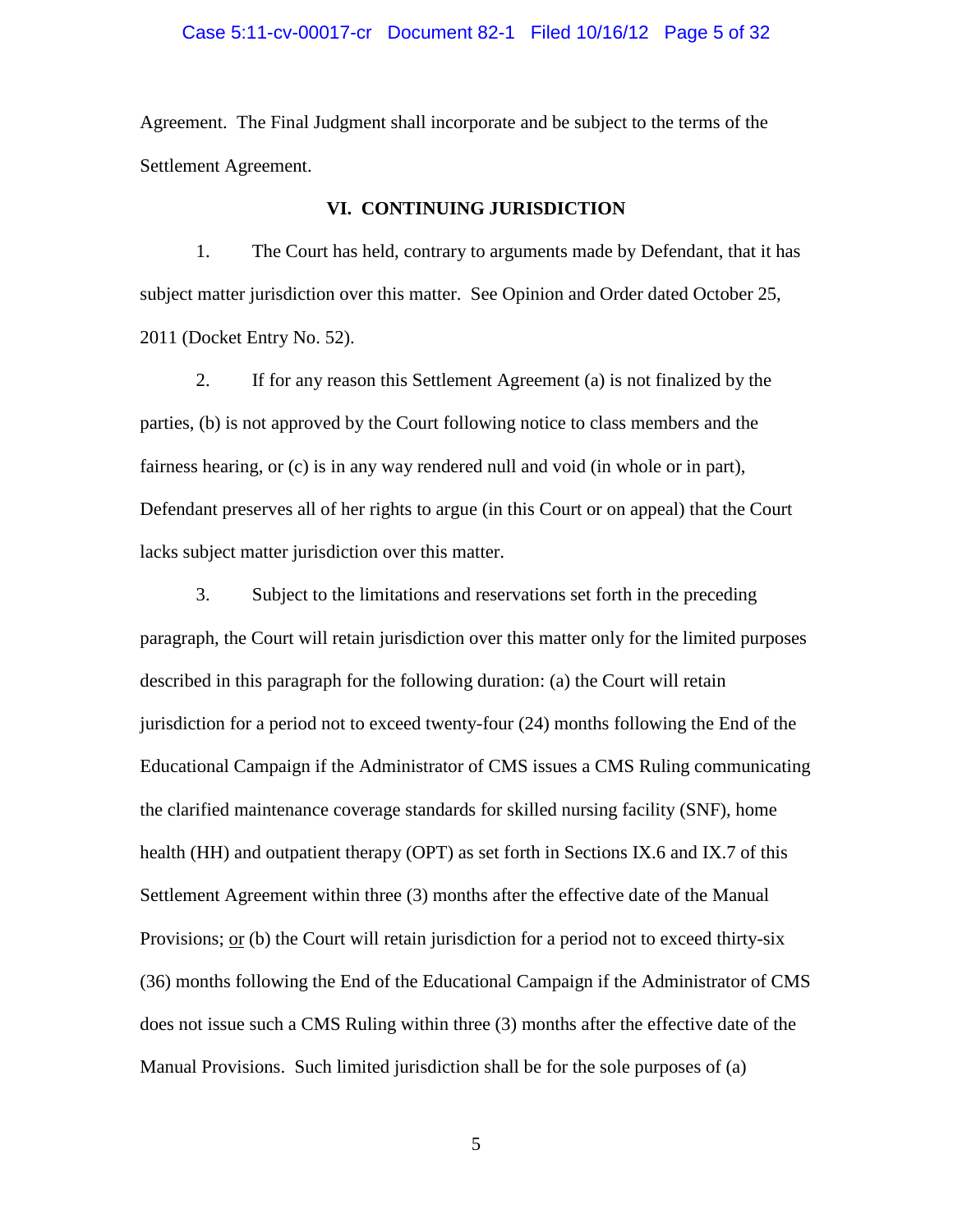## Case 5:11-cv-00017-cr Document 82-1 Filed 10/16/12 Page 6 of 32

 claims that there has been a breach of any of those provisions, (b) modifying the entering any other order authorized by the Settlement Agreement, and (d) deciding any amount of reasonable attorney's fees, as further described in Section [X.](#page-22-0) enforcing the provisions of the Settlement Agreement in the event that one of the Parties Settlement Agreement if jointly requested by the Parties pursuant to Section [VII,](#page-5-0) (c) fee petition filed by Plaintiffs, solely in the event that the parties are unable to agree on an

4. Notwithstanding the time frames for the Court's continuing jurisdiction discussed in the previous Section [VI.](#page-4-0)3, the Court shall maintain jurisdiction to rule on a motion for enforcement of this Settlement Agreement, or for attorney's fees, filed prior to the end of the applicable time frame set out in Section VI.3. The Court will also have jurisdiction to rule on a motion for enforcement of this Settlement Agreement that was filed after the end of the applicable time frame in Section VI.3. if the Dispute Resolution process in Section VIII of this Settlement Agreement is initiated prior to the end of the time frame and if the Party files the motion for enforcement within 30 days of the other Party's written statement of disagreement with the relief requested by the moving Party.

### **VII. MODIFICATION**

<span id="page-5-0"></span>At any time while the Court retains jurisdiction over this matter as described in Section [VI,](#page-4-0) Plaintiffs and Defendant may jointly agree to modify this Settlement Agreement. Any joint request for modification must be in writing, signed by both Class Counsel and Defendant's counsel, and is subject to approval by the Court.

### **VIII. DISPUTE RESOLUTION PROCEDURES**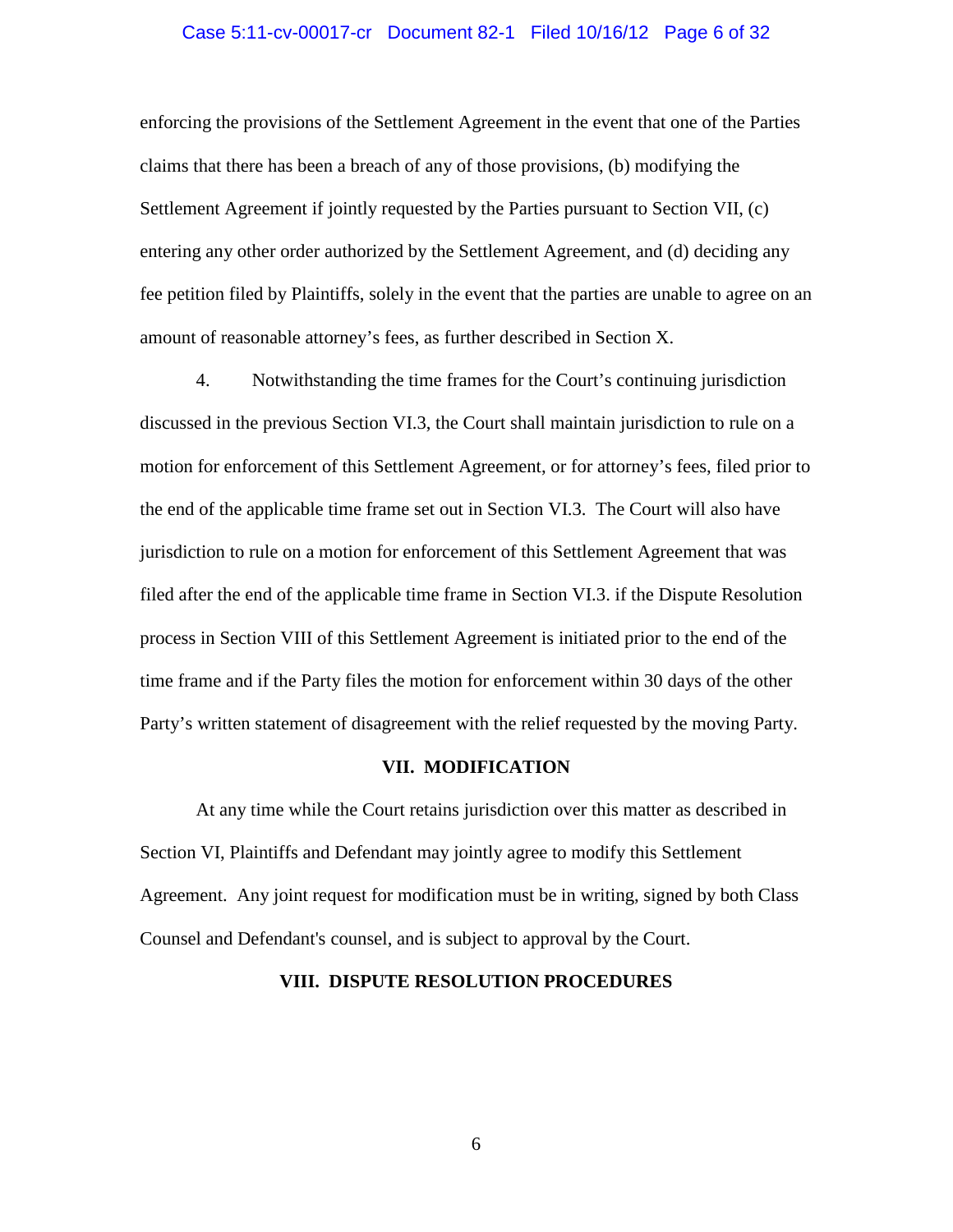### Case 5:11-cv-00017-cr Document 82-1 Filed 10/16/12 Page 7 of 32

Either Party shall have the right to initiate steps to resolve any alleged noncompliance with any provision of the Settlement Agreement, subject to limitations and standards set forth in the Settlement Agreement.

1. If one party (the "Initiating Party") has good reason to believe that an issue of noncompliance exists, it will first give timely written notice to the other party (the "Responding Party"), including: (a) a reference to all specific provisions of the Settlement Agreement that are involved; (b) a statement of the issue; (c) a statement of the remedial action sought by the Initiating Party; and (d) a brief statement of the specific facts, circumstances, and any other arguments supporting the position of the Initiating Party; and (e) if there is a good faith basis for expedited resolution, the circumstances that make expedited resolution appropriate, and the proposed date for a reasonable expedited response. To be timely, such notice must be provided promptly. Notice that is not provided promptly because of a lack of diligence on the part of the Initiating Party shall not serve as a basis for the Court to exercise jurisdiction as described in Section [VI.](#page-4-0)4 above.

2. Within thirty (30) calendar days after receiving such timely notice or within a reasonable time for an expedited resolution, the Responding Party shall respond in writing to the statement of facts and arguments set forth in the notice and shall provide its written position, including the facts and arguments upon which it relies in support of its position.

3. The Parties shall undertake good-faith negotiations, including meeting and conferring by telephone or in person and exchanging relevant documents and/or other information, to attempt to resolve the alleged noncompliance. The written notice set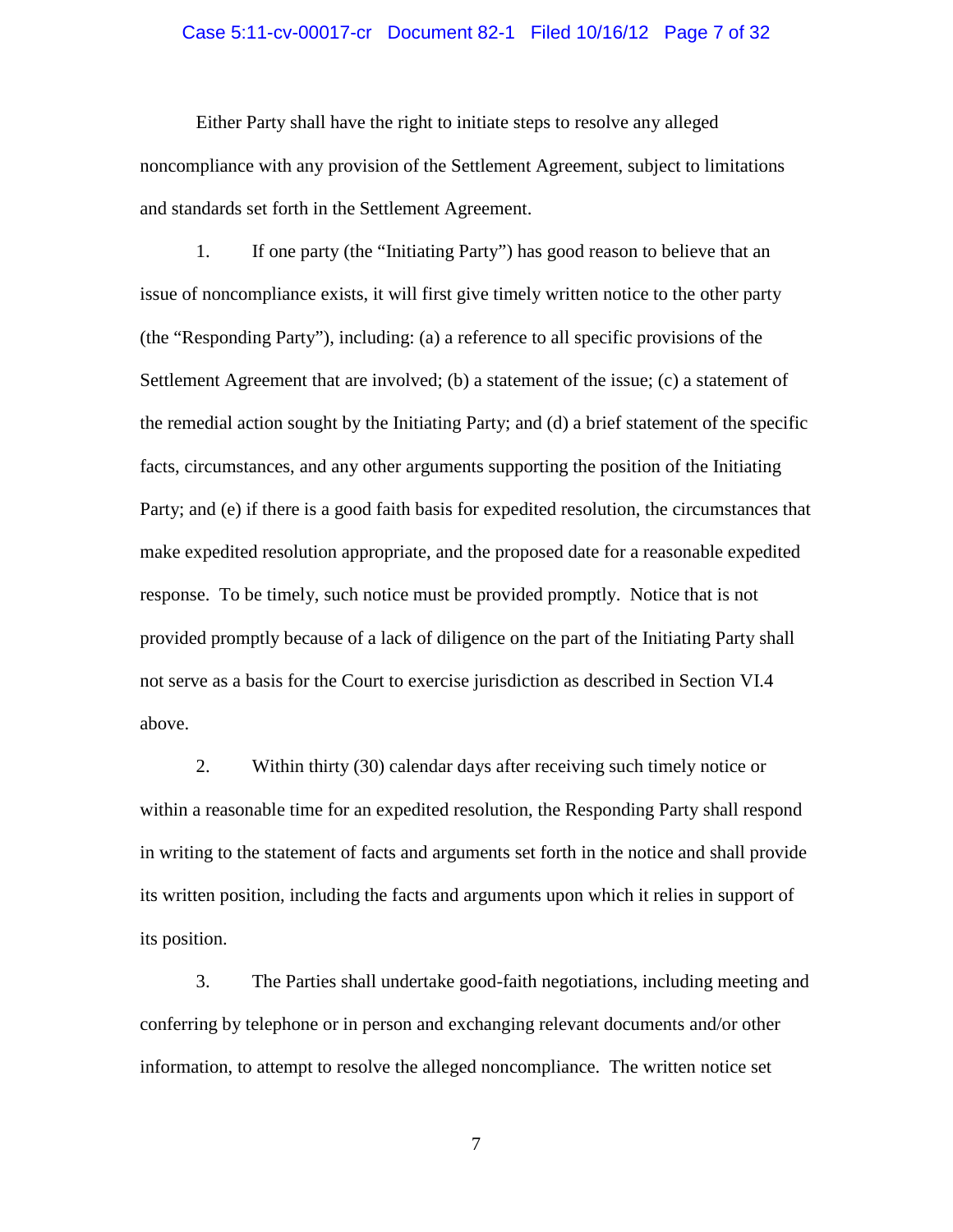## Case 5:11-cv-00017-cr Document 82-1 Filed 10/16/12 Page 8 of 32

forth in Section VIII.1 may be amended solely to include issue(s) related to the original notice that may arise during the meet-and-confer process described in this paragraph.

4. If the Initiating Party believes in good faith that efforts to resolve the matter have failed or if sixty (60) calendar days have elapsed from the Receiving Party's receipt of timely notice, the Initiating Party, after providing written notice to the Responding Party, may file a motion with the Court, with a supporting brief, requesting resolution of the alleged noncompliance, provided however that the relief sought by such motion shall be limited to the issue(s) of alleged noncompliance described in the written notice, as to which the Parties have met and conferred as described in Section VIII.3.

5. The Responding Party shall be provided with appropriate notice of any such motion and an opportunity to be heard on the motion, as provided under the Civil Local Rules of the District of Vermont and the Federal Rules of Civil Procedure.

6. The Initiating Party cannot seek contempt sanctions as a remedy for alleged noncompliance with the Settlement Agreement. If, however, the Initiating Party successfully argues to the Court that there has been a breach of the Agreement and obtains an order from the Court compelling the Responding Party to remedy the breach, and if the Responding Party subsequently violates that order, then the Initiating Party is free to seek contempt sanctions for that violation.

#### **IX. INJUNCTIVE PROVISIONS**

### <span id="page-7-0"></span>**Manual Revisions**

1. The agency will revise the relevant portions of Chapters 7, 8, and 15 of the Medicare Benefit Policy Manual (MBPM) to clarify the coverage standards for the skilled nursing facility (SNF), home health (HH), and outpatient therapy (OPT) benefits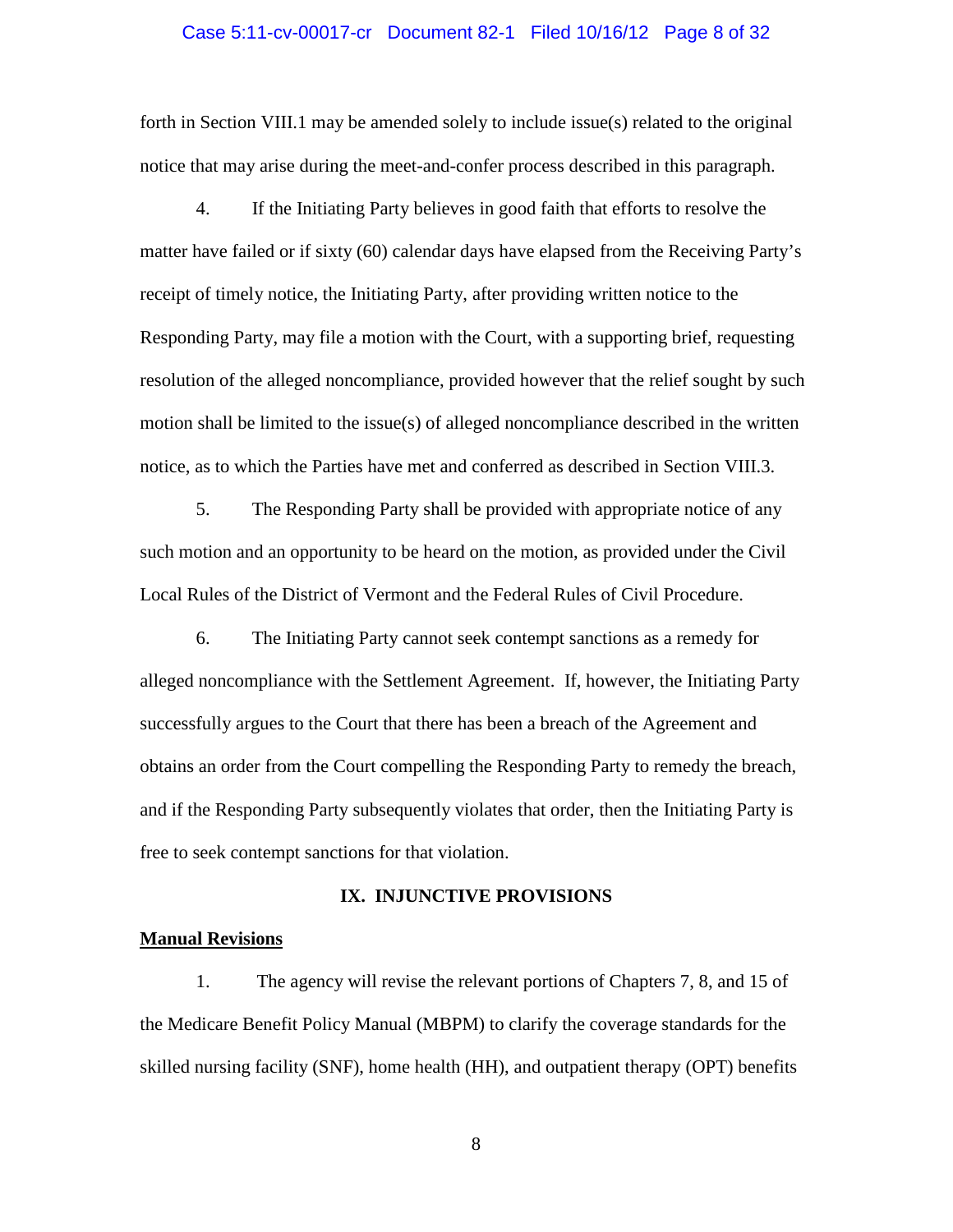### Case 5:11-cv-00017-cr Document 82-1 Filed 10/16/12 Page 9 of 32

when a patient has no restoration or improvement potential but when that patient needs skilled SNF, HH, or OPT services (SNF, HH, OPT "maintenance coverage standard"). The agency will also revise the relevant portions of Chapter 1, Section 110 of the MBPM to clarify the coverage standards for services performed in an inpatient rehabilitation facility (IRF).

2. The manual revisions to be made pursuant to this Settlement Agreement will clarify the SNF, HH, and OPT maintenance coverage standards and IRF coverage standard only as set forth below in Sections IX[.6](#page-9-0) through IX[.8.](#page-13-1) Existing Medicare eligibility requirements for coverage remain in effect. Nothing in this Settlement Agreement modifies, contracts, or expands the existing eligibility requirements for receiving Medicare coverage, including such requirements found in:

> a. Posthospital SNF Care, as set forth in 42 C.F.R. Part 409, Subparts C and D, and related subregulatory guidance;

b. Home Health Services, as set forth in 42 C.F.R. Part 409, Subpart E, 42 C.F.R. Part 410, Subpart C, and related subregulatory guidance;

c. Outpatient Therapy Services, as set forth in 42 C.F.R. Part 410, Subpart B, and related subregulatory guidance; and

d. Inpatient Rehabilitation Facility services, as set forth in 42 C.F.R. Part 412, Subpart P, and related subregulatory guidance.

3. CMS will revise or eliminate any manual provisions in Chapters 7, 8, and 15 and Chapter 1, Section 110 of the MBPM that CMS determines are in conflict with the standards set forth below in Sections IX[.6](#page-9-0) through IX[.8.](#page-13-1)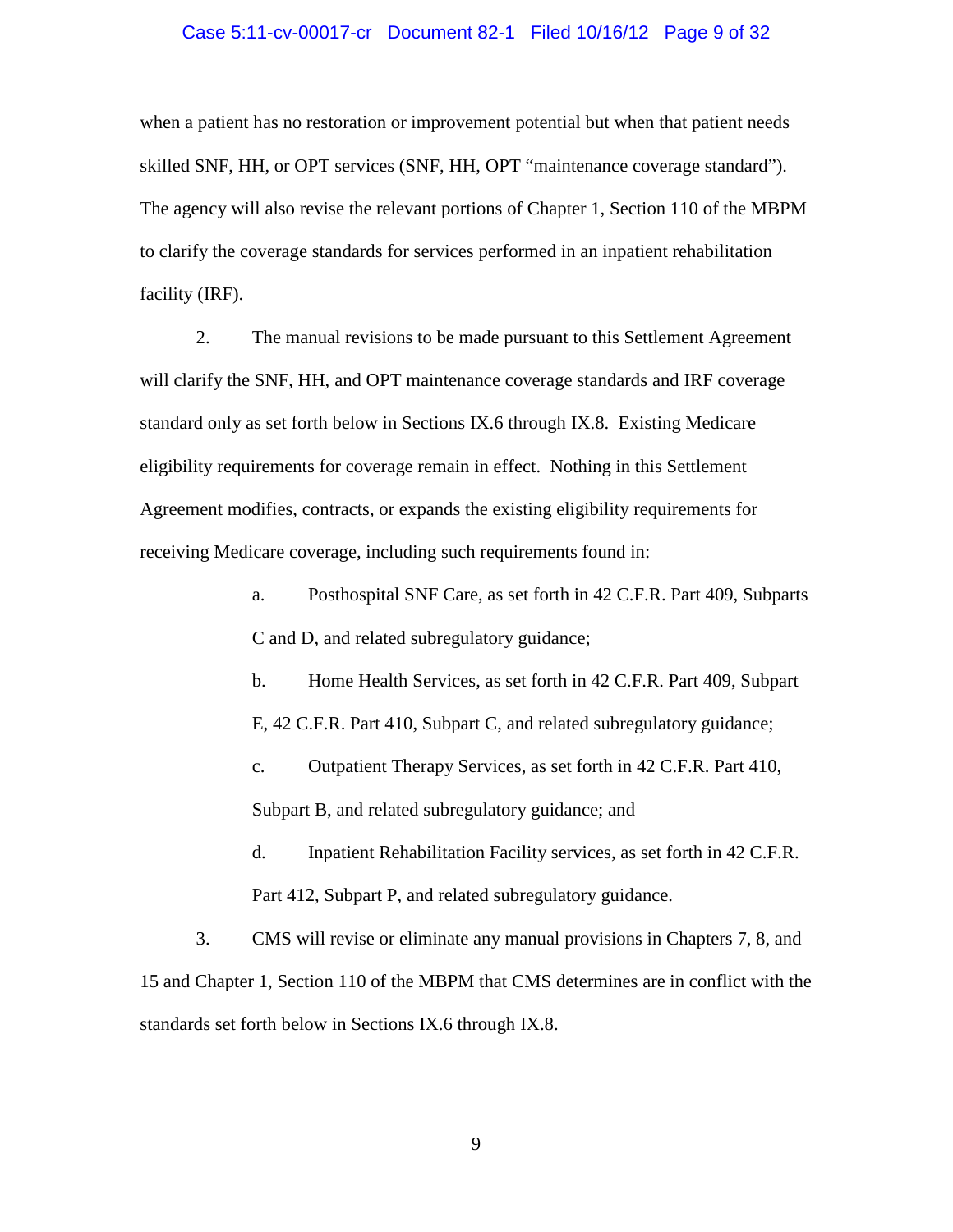#### Case 5:11-cv-00017-cr Document 82-1 Filed 10/16/12 Page 10 of 32

<span id="page-9-1"></span>4. CMS will afford Plaintiffs' Counsel 21 days to review and provide a single set of written comments on the manual provisions revised or eliminated as part of settlement before the manual provisions are finalized and issued. CMS will take any recommendations from Plaintiffs' Counsel under advisement and will make a good faith effort to utilize Plaintiffs' Counsel's reasonable recommendations that are limited to the coverage standards as clarified in Sections IX[.6](#page-9-0) through IX[.8](#page-13-1) and that are consistent with those coverage standards as well as all other statutory and regulatory requirements. If plaintiffs request, CMS will also afford Plaintiffs' Counsel a second opportunity for review and comment on these manual revisions before the manual provisions are finalized and issued; Plaintiffs' Counsel will have 14 days to review any subsequent changes made and either provide a second set of written comments or communicate its comments at a meeting between counsel. CMS will take any recommendations from Plaintiffs' Counsel under advisement and will make a good faith effort to utilize Plaintiffs' Counsel's reasonable recommendations that are limited to the coverage standards as clarified in Sections IX[.6](#page-9-0) through IX[.8](#page-13-1) and that are consistent with those coverage standards as well as all other statutory and regulatory requirements. CMS shall retain final authority as to the ultimate content of the manual provisions.

5. In providing any set of recommendations described in paragraph [4](#page-9-1) above, Plaintiffs agree to collect all recommendations into one consolidated document to be provided by Plaintiffs' Lead Counsel.

# **Maintenance Coverage Standard for Therapy Services under the SNF, HH, and OPT Benefits**

<span id="page-9-0"></span>6. Manual revisions will clarify that SNF, HH, and OPT coverage of therapy to perform a maintenance program does not turn on the presence or absence of a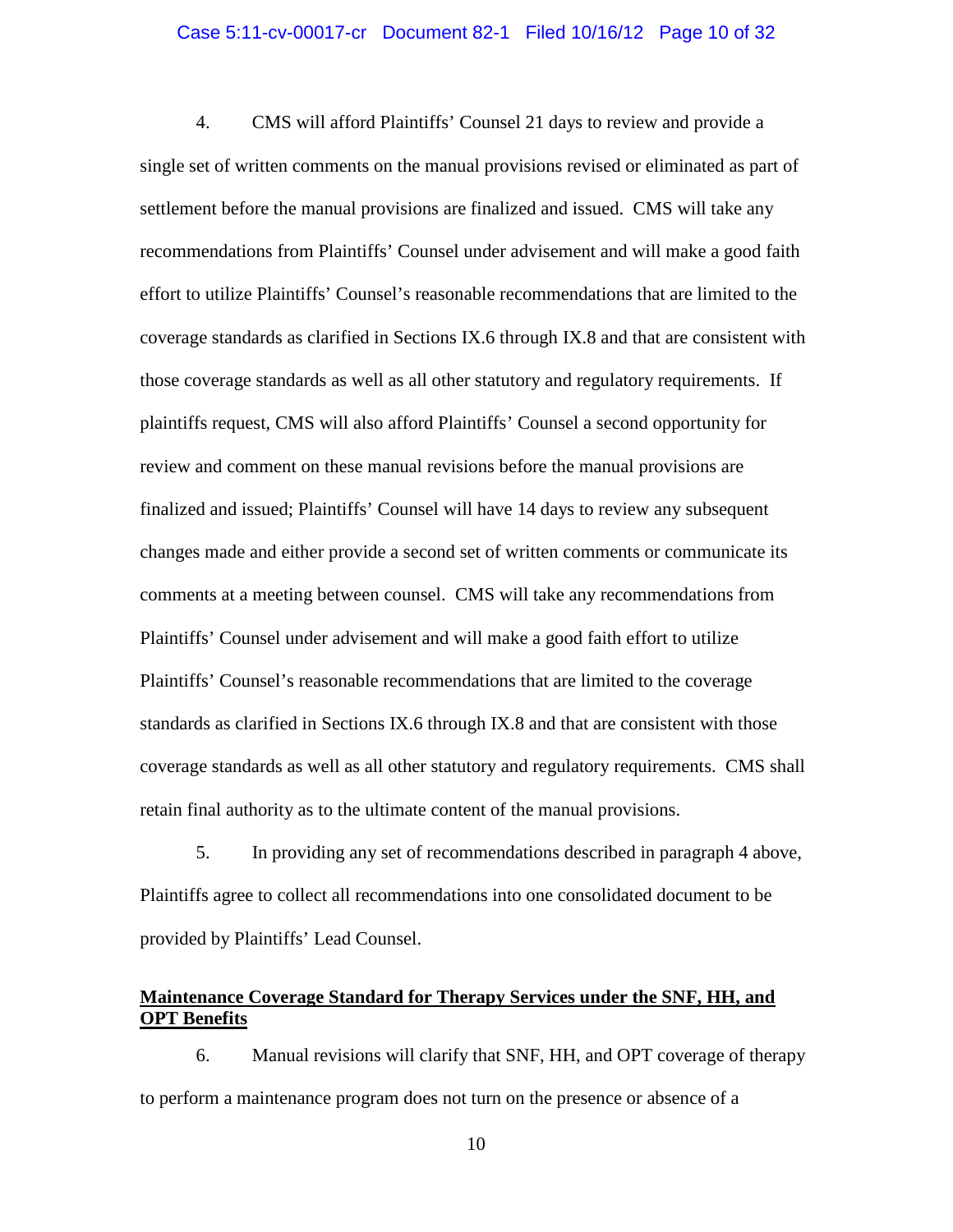### Case 5:11-cv-00017-cr Document 82-1 Filed 10/16/12 Page 11 of 32

beneficiary's potential for improvement from the therapy, but rather on the beneficiary's need for skilled care.

> a. The manual revisions will clarify that, under the SNF, HH, and OPT maintenance coverage standards, skilled therapy services are covered when an individualized assessment of the patient's clinical condition demonstrates that the specialized judgment, knowledge, and skills of a qualified therapist ("skilled care") are necessary for the performance of a safe and effective maintenance program. Such a maintenance program to maintain the patient's current condition or to prevent or slow further deterioration is covered so long as the beneficiary requires skilled care for the safe and effective performance of the program. When, however, the individualized assessment does not demonstrate such a necessity for skilled care, including when the performance of a maintenance program does not require the skills of a therapist because it could safely and effectively be accomplished by the patient or with the assistance of nontherapists, including unskilled caregivers, such maintenance services will not be covered under the SNF, HH, or OPT benefits.

b. The manual revisions will further clarify that, under the standard set forth in the previous paragraph (Section IX.6.a.), skilled care is necessary for the performance of a safe and effective maintenance program only when (a) the particular patient's special medical complications require the skills of a qualified therapist to perform a therapy service that would otherwise be considered non-skilled; or (b) the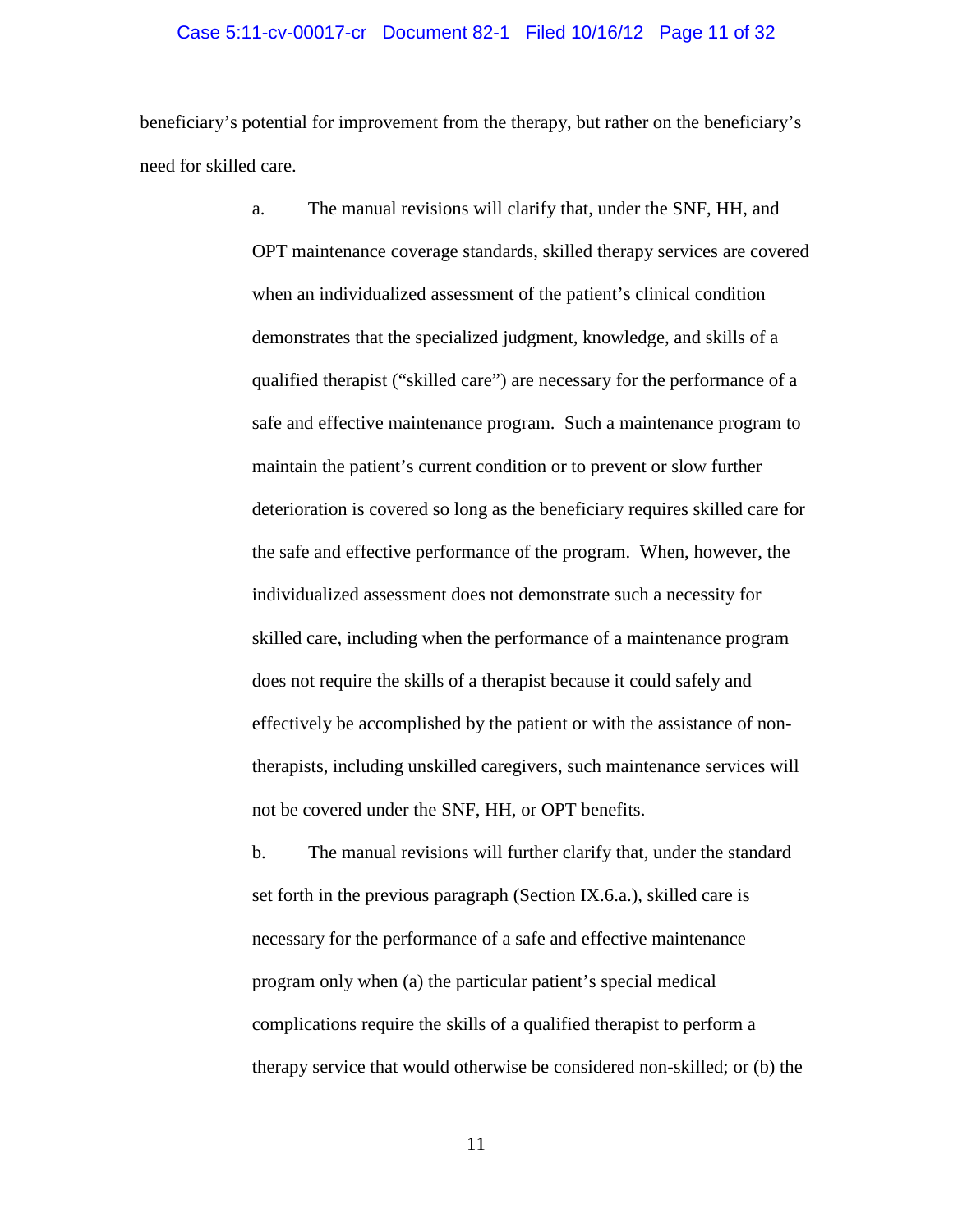needed therapy procedures are of such complexity that the skills of a qualified therapist are required to perform the procedure.

c. The manual revisions will further clarify that, to the extent provided by regulation, the establishment or design of a maintenance program by a qualified therapist, the instruction of the beneficiary or appropriate caregiver by a qualified therapist regarding a maintenance program, and the necessary periodic reevaluations by a qualified therapist of the beneficiary and maintenance program are covered to the degree that the specialized knowledge and judgment of a qualified therapist are required.

d. The maintenance coverage standard for therapy as outlined in this section does not apply to therapy services provided in an inpatient rehabilitation facility (IRF) or a comprehensive outpatient rehabilitation facility (CORF).

# **Maintenance Coverage Standard for Nursing Services under the SNF and HH Benefits**

<span id="page-11-0"></span>7. Manual revisions will clarify that SNF and HH coverage of nursing care does not turn on the presence or absence of an individual's potential for improvement from the nursing care, but rather on the beneficiary's need for skilled care.

> a. The manual revisions will clarify that, under the SNF and HH benefits, skilled nursing services are covered when an individualized assessment of the patient's clinical condition demonstrates that the specialized judgment, knowledge, and skills of a registered nurse or, when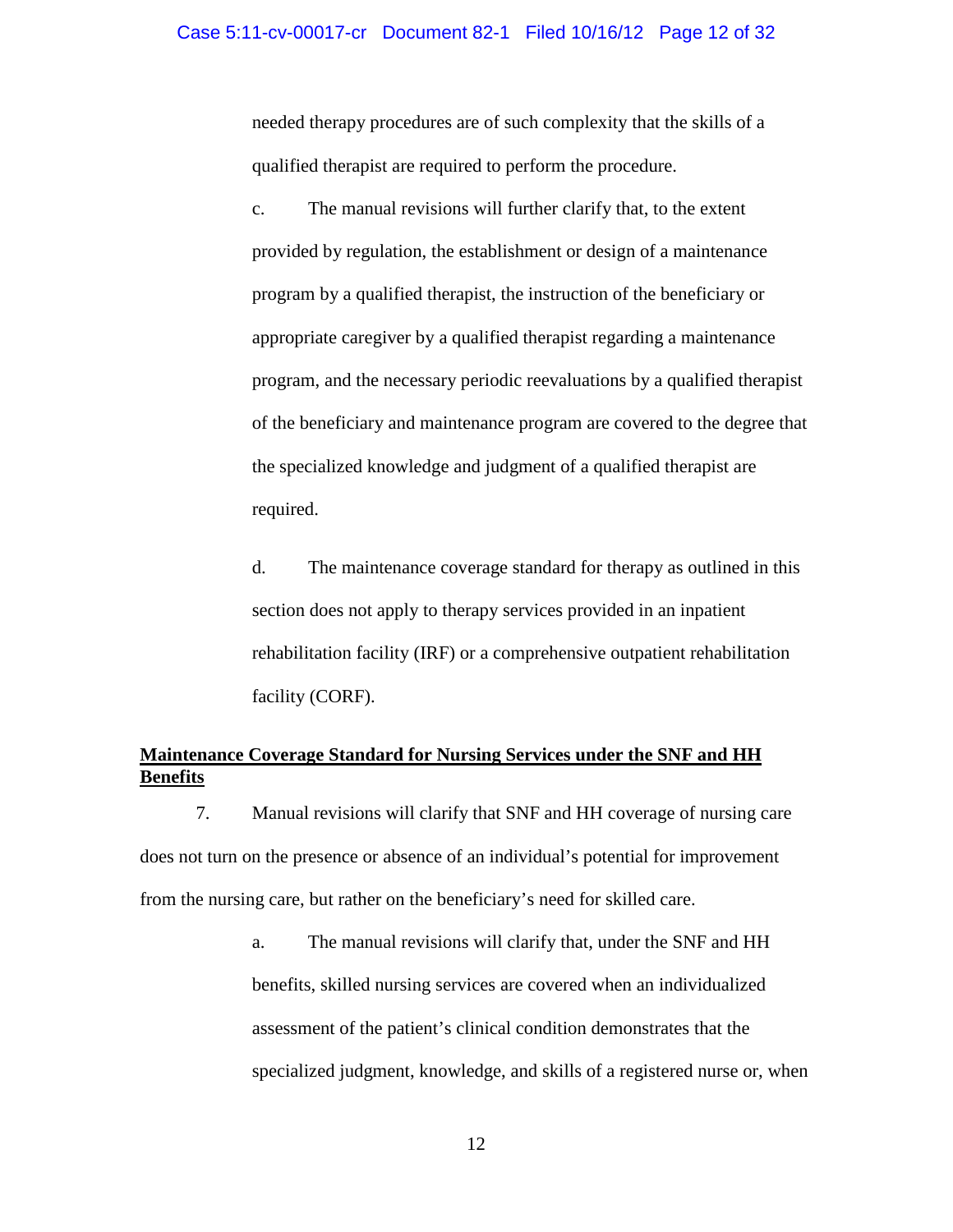provided by regulation, a licensed practical (vocational) nurse ("skilled care") are necessary. Skilled nursing services would be covered where such skilled nursing services are necessary to maintain the patient's current condition or prevent or slow further deterioration so long as the beneficiary requires skilled care for the services to be safely and effectively provided. When, however, the individualized assessment does not demonstrate such a necessity for skilled care, including when the services needed do not require skilled nursing care because they could safely and effectively be performed by the patient or unskilled caregivers, such services will not be covered under the SNF or HH benefits.

b. The manual revisions will further clarify that, under the standard set forth in the previous paragraph (Section IX.7.a.), skilled nursing care is necessary only when (a) the particular patient's special medical complications require the skills of a registered nurse or, when provided by regulation, a licensed practical nurse to perform a type of service that would otherwise be considered non-skilled; or (b) the needed services are of such complexity that the skills of a registered nurse or, when provided by regulation, a licensed practical nurse are required to furnish the services. To be considered a skilled service, the service must be so inherently complex that it can be safely and effectively performed only by, or under the supervision of, professional or technical personnel as provided by regulation, including 42 C.F.R. 409.32.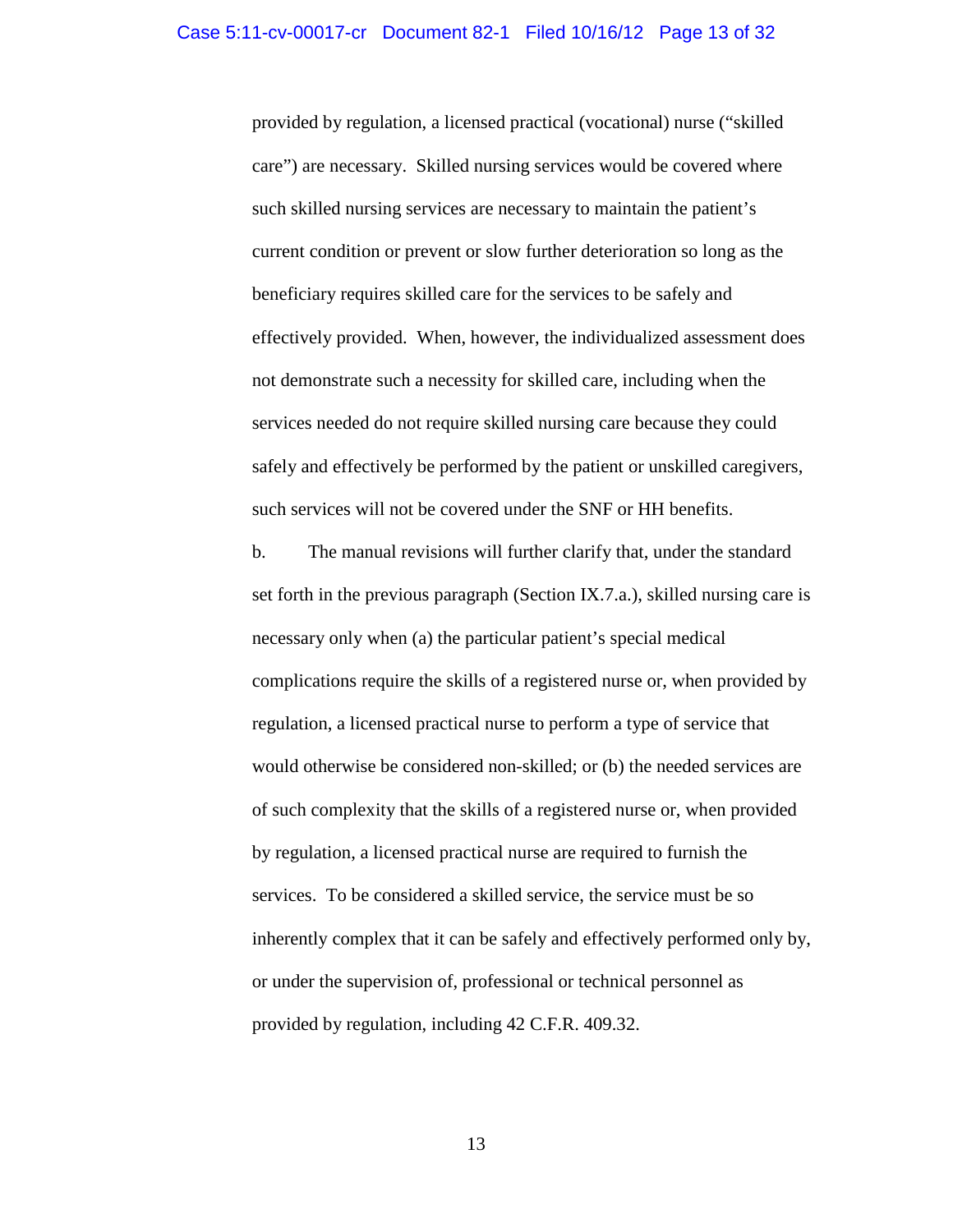c. The maintenance coverage standard for nursing services as outlined in this section does not apply to nursing services provided in an inpatient rehabilitation facility (IRF) or a comprehensive outpatient rehabilitation facility (CORF).

# <span id="page-13-1"></span>**IRF Coverage Standard**

 8. Manual revisions will clarify that an IRF claim could never be denied for the following reasons: (1) because a patient could not be expected to achieve complete independence in the domain of self-care or (2) because a patient could not be expected to return to his or her prior level of functioning.

# **Educational Campaign**

<span id="page-13-0"></span>9. CMS will engage in a nationwide educational campaign, as set forth in the following Sections [IX.](#page-7-0)[10](#page-13-2) through [IX.](#page-7-0)[14,](#page-16-0) which will use written materials and interactive forums with providers and contractors, to communicate the SNF, home health, and OPT maintenance coverage standards and the IRF coverage standards as set forth in Sections IX[.6](#page-9-0) through IX[.8.](#page-13-1)

<span id="page-13-2"></span>10. The educational campaign will be directed to include the following contractors, adjudicators, and providers and suppliers (collectively "recipients") through the following written educational materials ("written educational materials"):

> a. Medicare Administrative Contractors (MACs, Part A/B contractors): Program Transmittal and MLN Matters article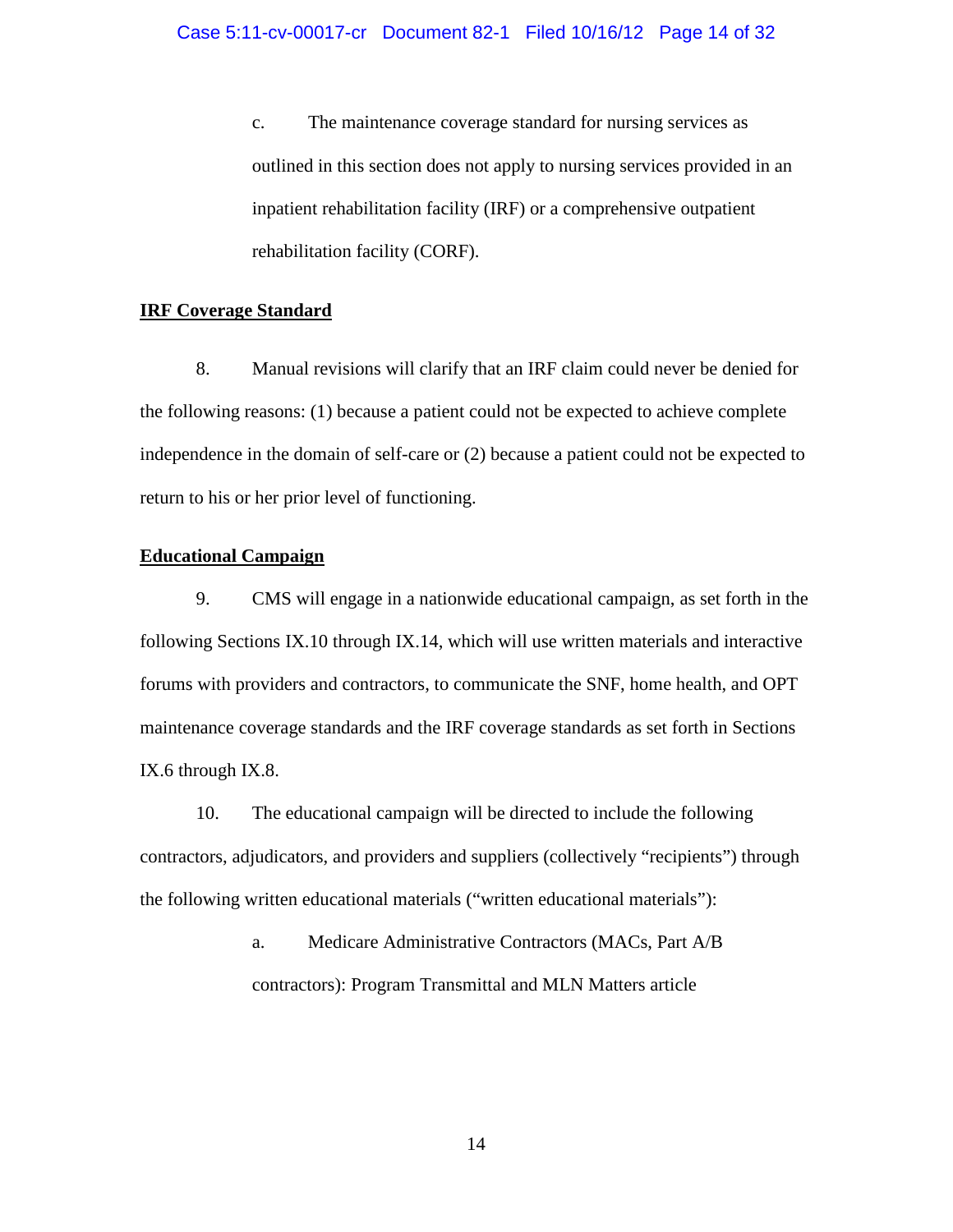b. Medicare Advantage (MA) Organizations (Part C contractors): Health Plan Management System (HPMS) memorandum and MLN Matters article

c. Part A/B Qualified Independent Contractors (QICs): MLN Matters article

d. Part C QIC/Independent Review Entity (IRE): MLN Matters article

e. Quality Improvement Organizations (QIOs, formerly PROs): Transmittal of Policy Systems (TOPS) memorandum and MLN Matters article

f. Recovery Audit Contractors (RACs): Program Transmittal and MLN Matters article

g. Administrative Law Judges (ALJs): MLN Matters article will be distributed to the Chief Administrative Law Judge for dissemination to the ALJs.

h. Medicare Appeals Council: MLN Matters article will be distributed to the Chair of the Departmental Appeals Board for dissemination to the Administrative Appeals Judges.

i. Providers and suppliers: MLN Matters article to be distributed by the MACs, MA contractors, and CMS via listservs to subscribed providers.

j. Subscribers to CMS listservs: MLN Matters article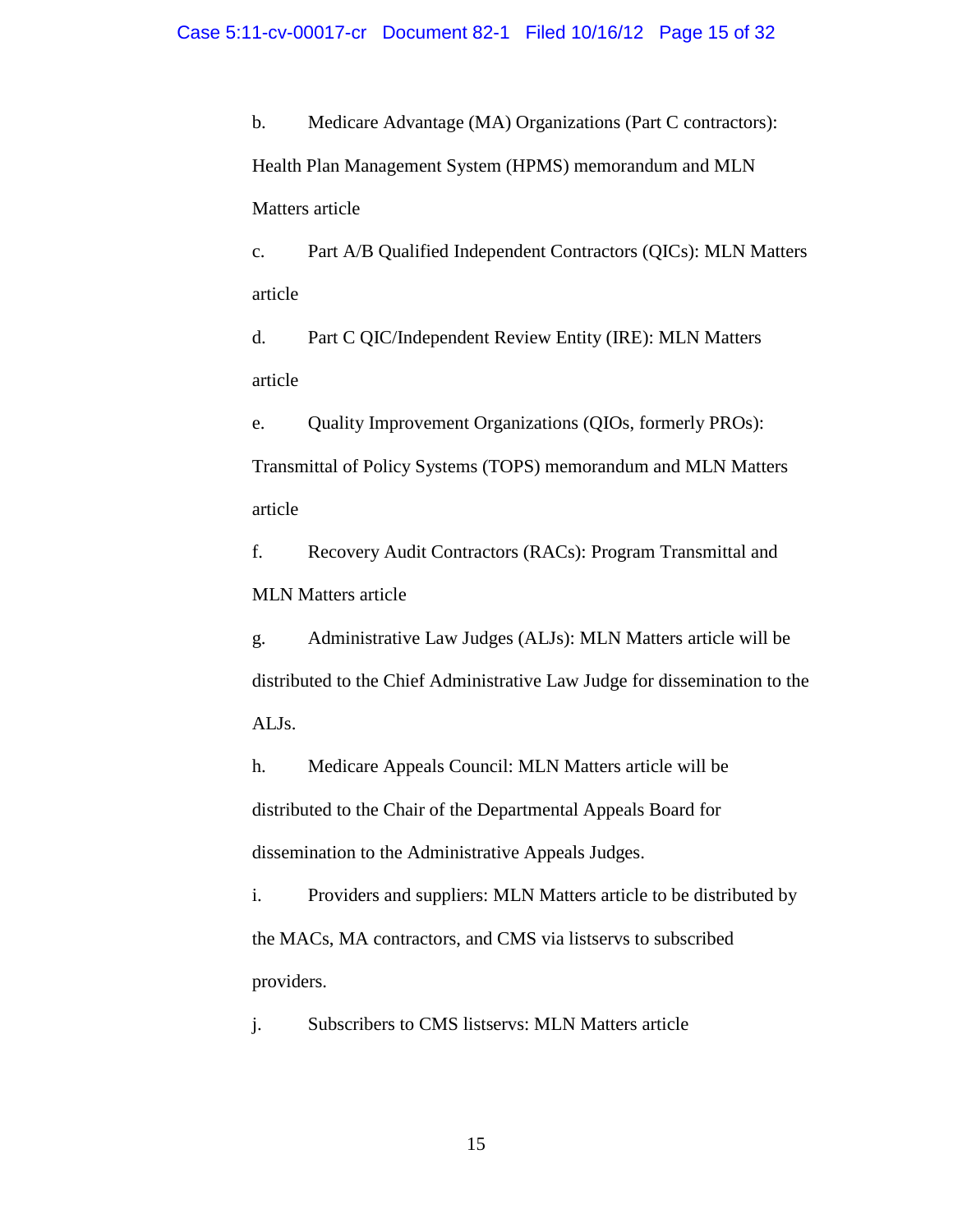k. 1-800 MEDICARE Scripts: CMS will revise relevant 1-800 MEDICARE customer service scripts as necessary to ensure consistency with the revised manual provisions

11. CMS will include an accompanying message with the distribution of the MLN Matters article stating that the article was prepared and is being distributed as a result of this Settlement Agreement.

<span id="page-15-0"></span>12. CMS will afford Plaintiffs' Counsel 21 days to review and provide a single set of written comments on the written educational materials created as part of settlement before the materials are finalized and issued. CMS will take any recommendations from Plaintiffs' Counsel under advisement and will make a good faith effort to utilize Plaintiffs' Counsel's reasonable recommendations that are limited to the coverage standards as clarified in Sections IX[.6](#page-9-0) through IX[.8](#page-13-1) and that are consistent with those coverage standards as well as all other statutory and regulatory requirements. If Plaintiffs request, CMS will also afford Plaintiffs' Counsel a second opportunity for review and comment on these written educational materials before they are finalized and disseminated: Plaintiffs' Counsel will have 14 days to review any subsequent changes made and either provide a second set of written comments or communicate its comments at a meeting between counsel. CMS will take any recommendations from Plaintiffs' Counsel under advisement and will make a good faith effort to utilize Plaintiffs' Counsel's reasonable recommendations that are limited to the coverage standards as clarified in Sections IX[.6](#page-9-0) through IX[.8](#page-13-1) and that are consistent with those coverage standards as well as all other statutory and regulatory requirements. CMS shall retain final authority as to the ultimate content of the written educational materials. CMS,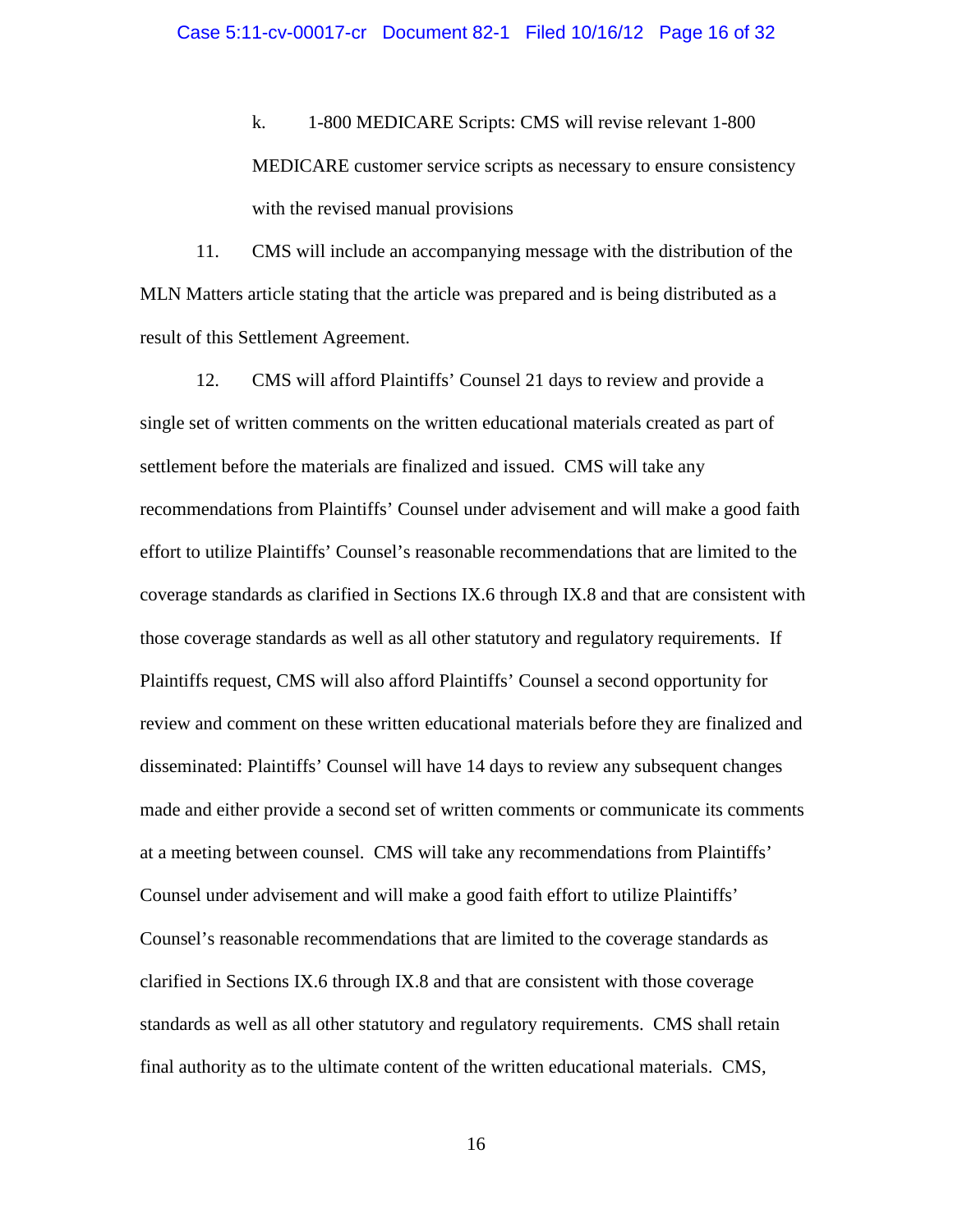### Case 5:11-cv-00017-cr Document 82-1 Filed 10/16/12 Page 17 of 32

through counsel, agrees to tell Plaintiffs' Counsel (through Plaintiffs' Lead Counsel) when the written educational materials have been distributed.

13. In providing any set of recommendations described in paragraph [12](#page-15-0) above, Plaintiffs agree to collect all recommendations into one consolidated document to be provided by Plaintiffs' Lead Counsel.

<span id="page-16-0"></span>14. Other educational initiatives:

a. National Call for providers & suppliers: CMS will conduct a National Call for providers and suppliers for the sole purpose of communicating the policy clarifications reflected by the manual revisions agreed to as part of this Settlement Agreement as detailed in Sections IX.6 through IX.8. An audio and written transcript of the call will be made available on the CMS website, www.CMS.gov, for those providers and suppliers unable to attend the call.

<span id="page-16-1"></span>b. National Call for contractors & adjudicators: CMS will conduct a National Call for contractors, ALJs, medical reviewers, and agency staff to communicate the policy clarifications reflected by the manual revisions agreed to as part of this Settlement Agreement as detailed in Sections IX.6 through IX.8. Following this National Call, CMS will provide all contractors and adjudicators invited to the call a summary of the call, consisting of a copy of the PowerPoint slides presented and the summary prepared by CMS of the questions posed and answers provided during this National Call.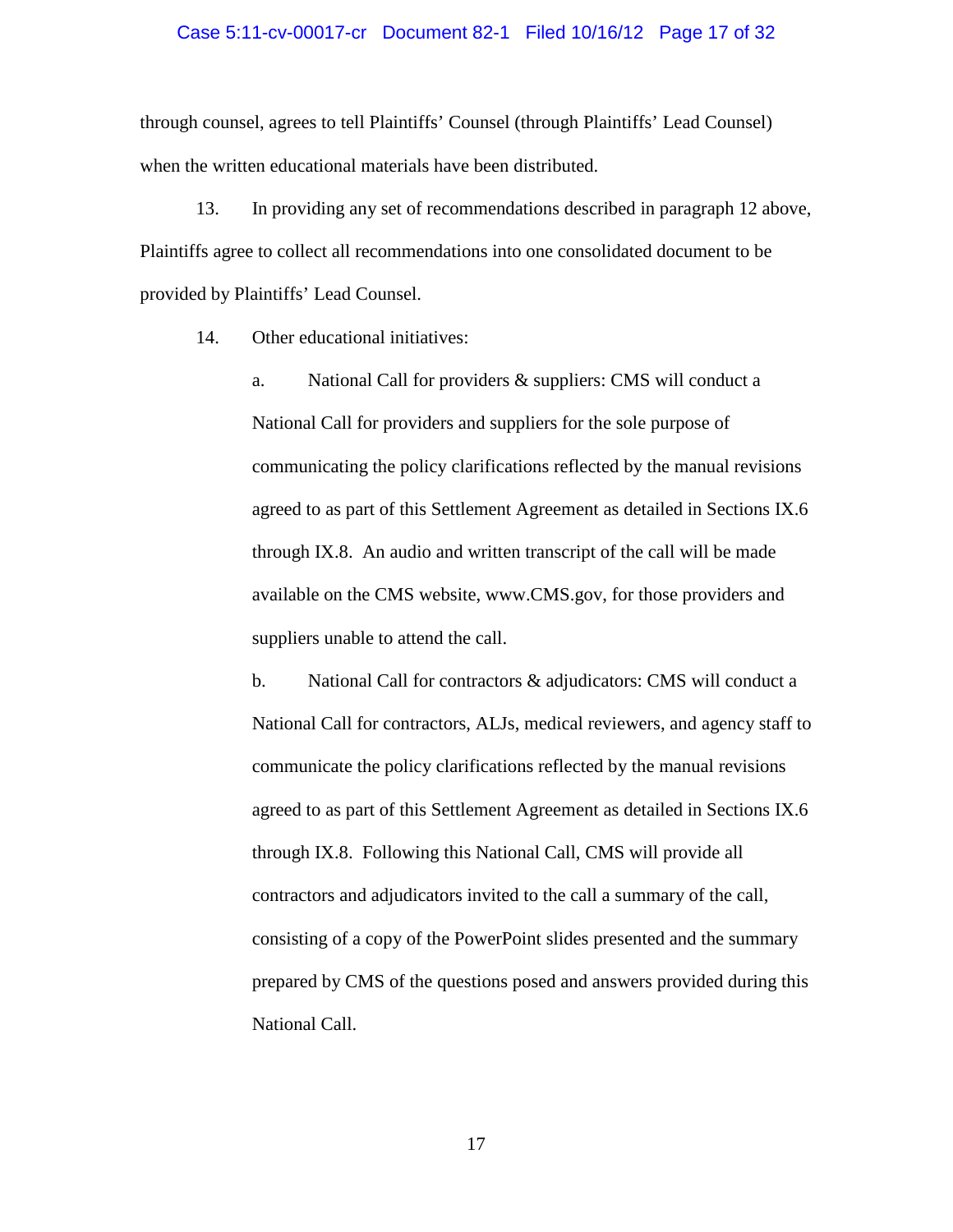<span id="page-17-0"></span>c. For both National Calls, CMS will prepare a deck of PowerPoint slides to assist in communicating the policy clarifications reflected by the manual revisions. Before these slides are finalized, CMS will afford Plaintiffs' Counsel at least 7 days to review and provide a single set of written comments on the slides. CMS will take any recommendations from Plaintiffs' Counsel under advisement and will make a good faith effort to utilize in the final presentation Plaintiffs' Counsel's reasonable recommendations that are limited to the coverage standards as clarified in Sections IX[.6](#page-9-0) through IX[.8](#page-13-1) and that are consistent with those coverage standards as well as all other statutory and regulatory requirements. CMS shall retain final authority as to the ultimate content of these PowerPoint slides. In providing any set of recommendations described in this paragraph, Plaintiffs agree to collect all recommendations into one consolidated document to be provided by Plaintiffs' Lead Counsel.

d. Open Door Forum (ODF):

Following the issuance of the manual revisions made pursuant to this Settlement Agreement, CMS will include an announcement of the manual revisions and a reference to the above-described National Call for providers and suppliers as agenda items for a Home Health, Hospice, and Durable Medical Equipment ODF, a Hospital ODF, a Physicians, Nurses and Allied Health Professionals ODF, and a Skilled Nursing Facilities/Long-Term Care ODF. Following the issuance of the manual revisions, CMS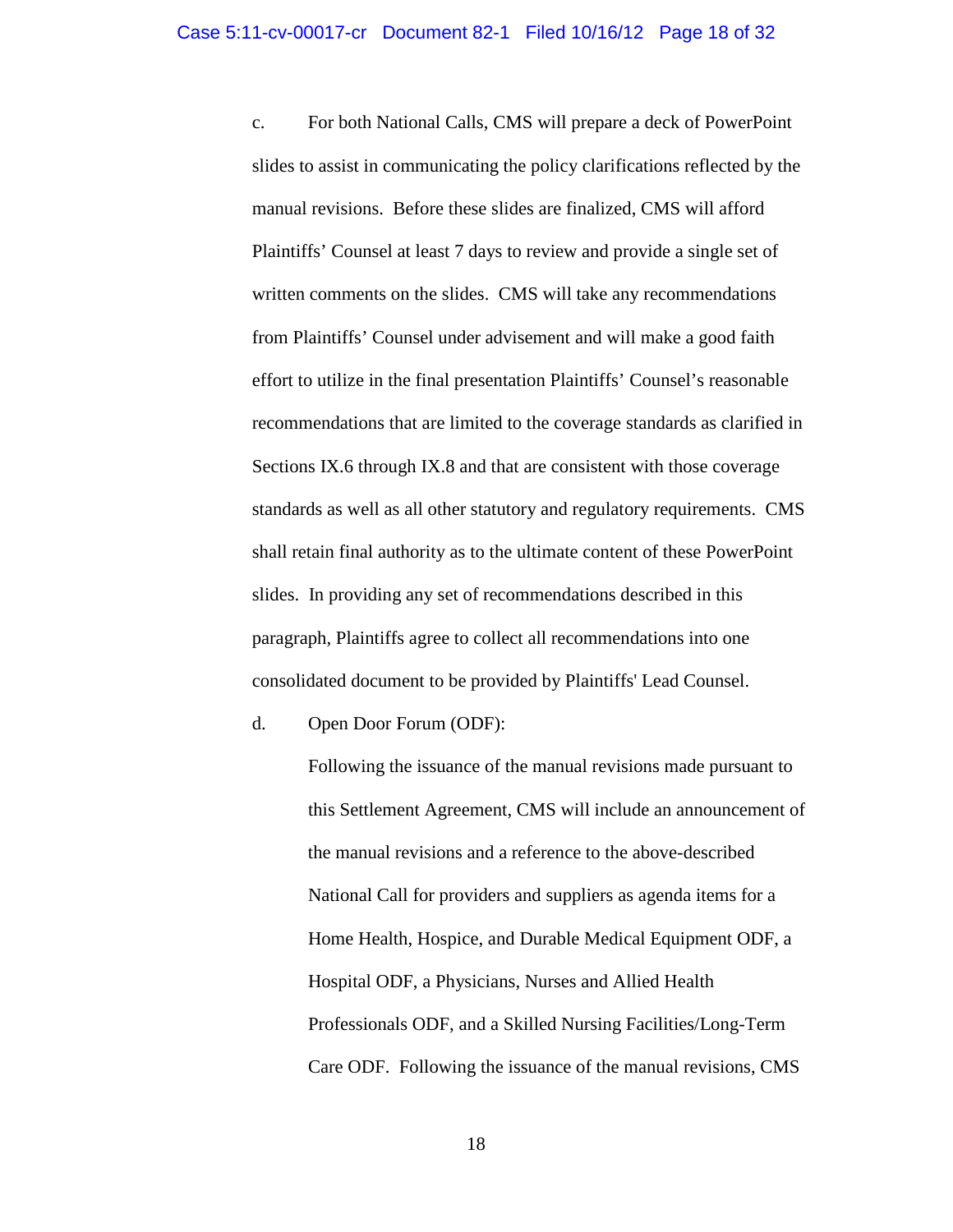will also include an announcement of the manual revisions as an agenda item for a Medicare Beneficiary ombudsman ODF.

e. CMS will post the Program Transmittal and MLN Matters article on CMS's website, [www.CMS.gov.](http://www.cms.gov/) CMS will inform Plaintiffs' Lead Counsel when the Program Transmittal is issued.

15. CMS will make a good faith effort to notify Plaintiffs' Lead Counsel, in advance of the National Calls and Open Door Forums described above in Section IX[.14](#page-16-0)  to be held to carry out the educational campaign provided in the settlement agreement. Plaintiffs and Plaintiffs' Counsel will be permitted to attend the Open Door Forums and the National Call for providers and suppliers described above in Section [IX](#page-7-0)[.14.](#page-16-0) Following the National Call for contractors and adjudicators described above in Section [IX](#page-7-0)[.14.b,](#page-16-1) CMS, through counsel, will provide to Plaintiffs' Counsel (1) a certification that this National Call occurred; (2) a certification that guidance was given consistent with the PowerPoint slides described in Section [IX.](#page-7-0)[14.c](#page-17-0) and the manual revisions revised as part of this Settlement Agreement as set forth in Sections IX.6 through IX.8; (3) a certification that any questions from contractors or adjudicators were answered consistent with those manual revisions; and (4) a summary prepared by CMS of the questions posed and answers provided during this National Call.

16. CMS agrees to finalize and issue the revised manual provisions and to carry out the educational campaign provided by the settlement agreement within one year of the Approval Date.

# **Accountability Measures**

# Claims Review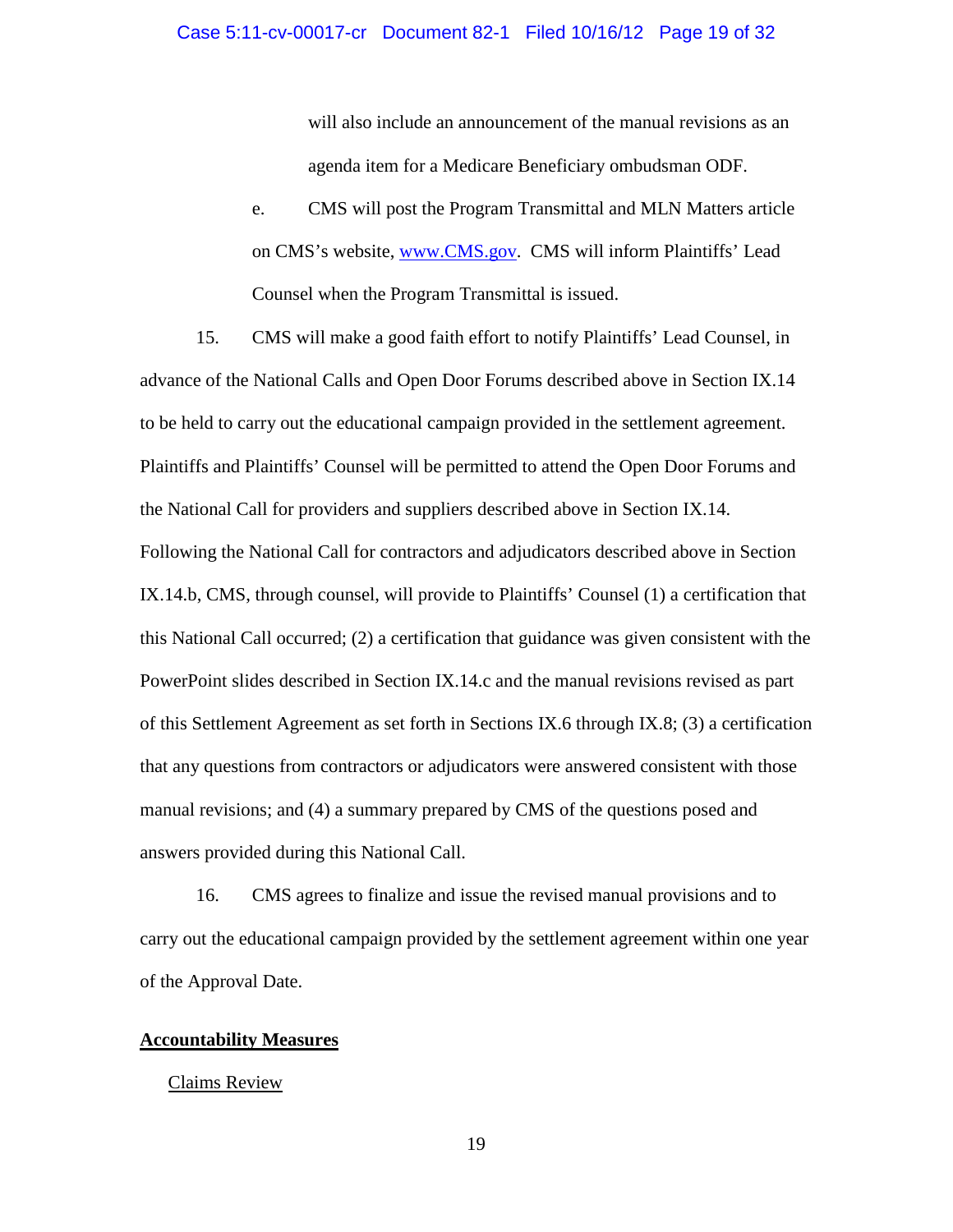<span id="page-19-0"></span>17. CMS will engage in the following measures:

a. Sampling of QIC Decisions: CMS will develop protocols for reviewing a random sample of SNF, HH, and OPT coverage decisions by the QICs (for claims under Parts A, B, and C) under the SNF, HH, and OPT maintenance coverage standards set forth above in Sections IX[.6](#page-9-0)  through IX[.7](#page-11-0) to determine overall trends and any problems in the application of these maintenance coverage standards. CMS will make a reasonable effort to draw the random sample of QIC decisions to reflect claims initially decided by a representative cross-section of contractors and MA Organizations. Plaintiffs' Counsel may provide suggestions to CMS as to how to identify appropriate claims for sampling, e.g., through target diagnosis codes.

b. CMS will provide updates to Plaintiffs' Counsel regarding the results of this random sampling during the bi-annual meetings referenced below in Section IX.17.f, beginning with the first meeting following completion of the educational campaign (which will be the second of the five bi-annual meetings). CMS's obligation to conduct sampling of QIC decisions as described above in Section IX.17[.a](#page-19-0) pursuant to this Settlement Agreement terminates with the results reported at the fifth and final of the bi-annual meetings.

c. For any QIC decision from the random sample in which CMS finds reason to believe an error was made in applying the correct SNF, HH, and OPT maintenance coverage standards as set forth in Sections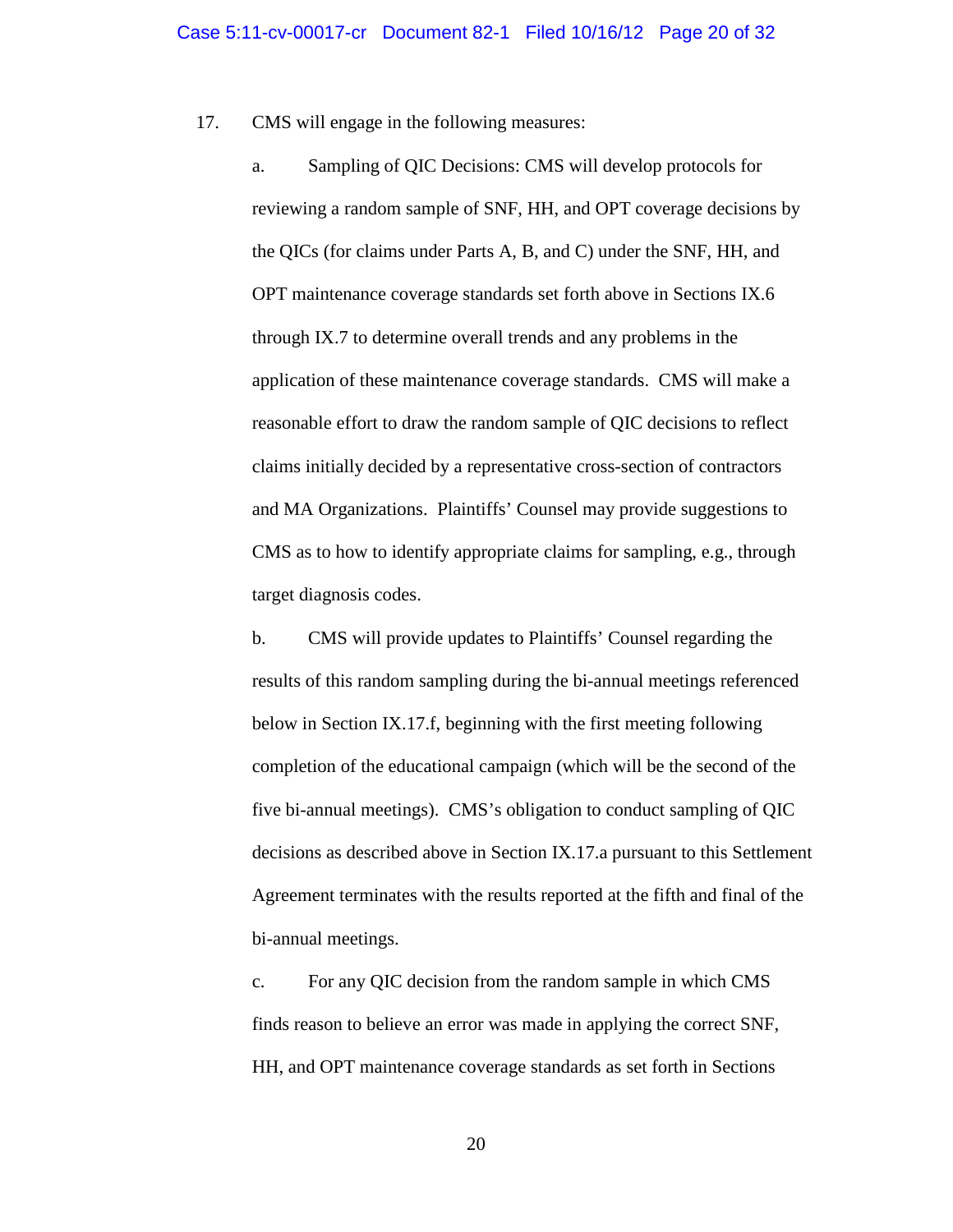IX.6 and IX.7, CMS will contact the QIC to determine whether an error was made. For those decisions in which an error by the QIC is confirmed, CMS will direct, or request if the agency does not have authority to direct, the QIC to correct its error.

d. If the random sampling indicates that a particular Medicare contractor or MA organization is not applying the correct SNF, HH, and OPT maintenance coverage standards as set forth in Sections IX.6 and IX.7, CMS will address this issue directly with that entity. The manner in which CMS addresses the issue will be within its discretion.

<span id="page-20-0"></span>e. Review of Individual Claims Determinations: To address any individual beneficiary claims determinations that Plaintiffs believe were not decided in accordance with the SNF, HH, and OPT maintenance coverage standards as set forth above in Sections IX[.6](#page-9-0) and IX[.7,](#page-11-0) CMS will agree to review and address individual claims determinations as follows:

> 1. During the bi-annual meetings referenced below in Section IX.17.f, Plaintiffs will present CMS (through Plaintiffs' Lead Counsel) individual claims determinations it believes were not decided in accordance with the SNF, HH, and OPT maintenance coverage standards as set forth in Sections IX.6 and IX.7. The total number of such individual claims determinations Plaintiffs' Counsel presents over the course of all bi-annual meetings is not to exceed 100.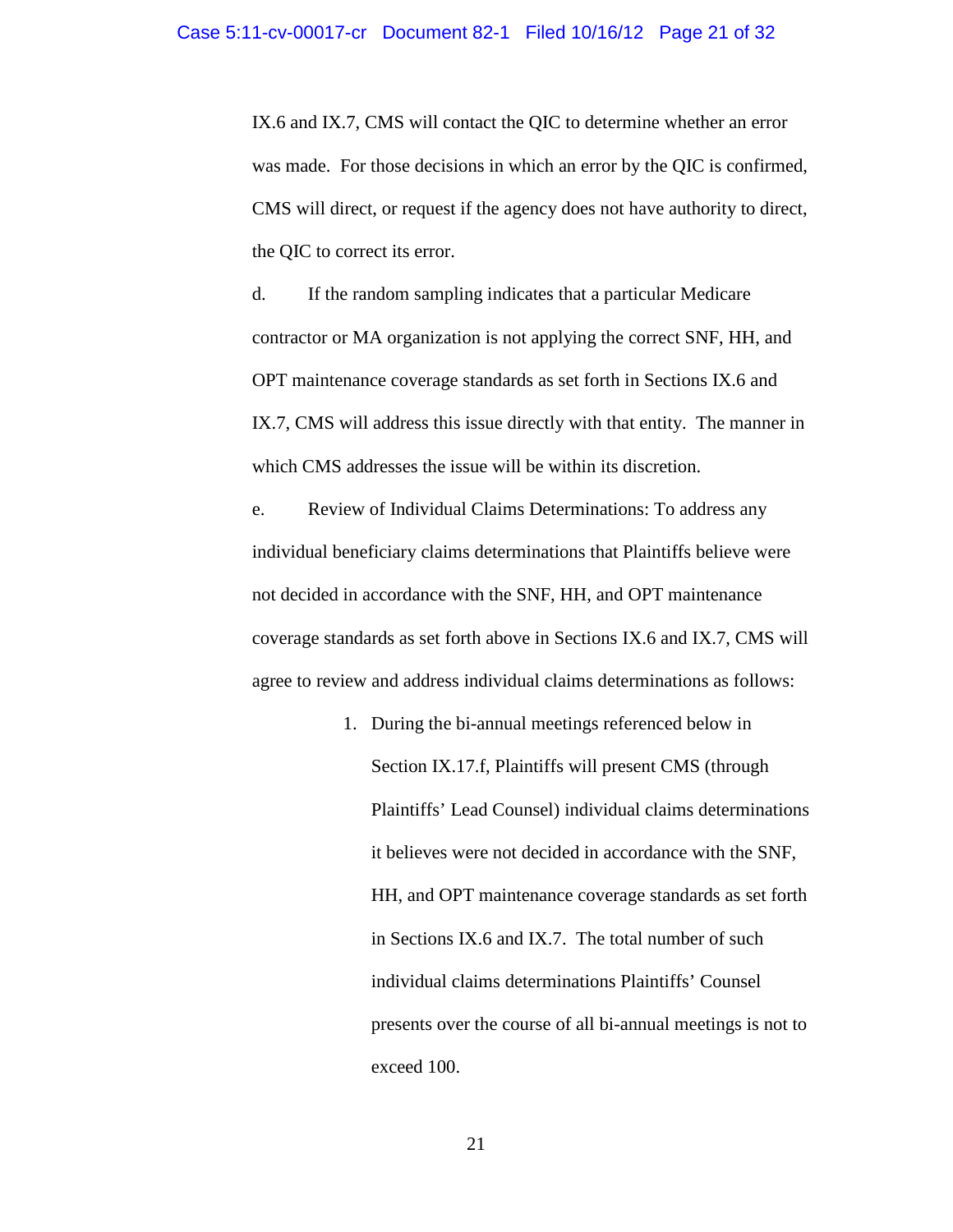- 2. CMS will direct, or request if the agency does not have authority to direct, the pertinent Medicare contractors or MA Organizations to review and evaluate these claims and related documentation. If the review of such claims indicates that a particular Medicare contractor or MA organization is not applying the correct SNF, HH, and OPT maintenance coverage standard as set forth in Sections IX.6 and IX.7, CMS will address this issue directly with that entity. The manner in which CMS addresses the issue will be within its discretion. Workload permitting, CMS will provide updates to Plaintiffs' Lead Counsel regarding the action taken on these cases during the subsequent bi-annual meeting referenced below in Section IX.17[.f](#page-21-0) , provided that CMS receives proper authorization from the beneficiary.
- <span id="page-21-0"></span>f. Bi-Annual Meetings: CMS will meet with Plaintiffs' Counsel on a biannual basis to discuss the results of the sampling of claims data and the agency's review of the individual claims determinations as discussed above in Sections IX.17[.a-](#page-19-0)b and IX.17[.e.](#page-20-0) The meetings can also be used to bring any issues related to the settlement to the agency's attention. The first of these meetings will take place following the issuance of the revised manual provisions and prior to the completion of the educational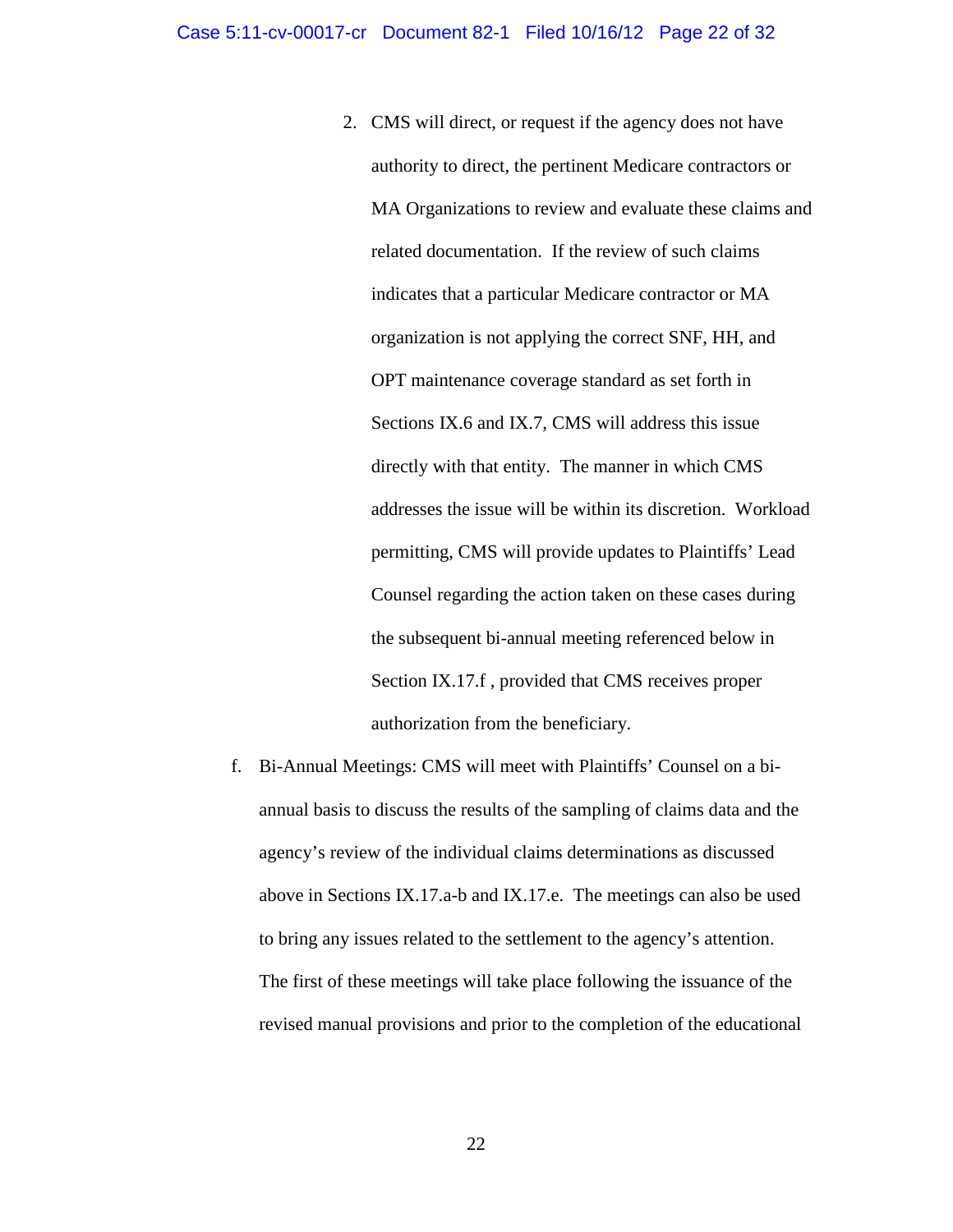campaign, and meetings will continue on a bi-annual basis thereafter for a total of five (5) meetings.

18. The Parties recognize that Defendant's obligations are met under the Settlement Agreement once it has complied with the terms of this Settlement Agreement, and that Defendant is not guaranteeing to Plaintiffs that certain results will be achieved once the steps set forth in this Settlement Agreement have been implemented.

## **X. ATTORNEY'S FEES**

<span id="page-22-0"></span> expenses only for the post-Approval Date work specified in this Settlement Agreement, judgment by Plaintiffs and their attorneys and pursuant to the Equal Access to Justice Defendant agrees to pay reasonable and appropriate attorney's fees, costs, and expenses related to work performed by Plaintiffs' Counsel in the litigation and settlement of this matter up until the Approval Date, subject to appropriate documentation and exercise of business judgment by Plaintiffs and Plaintiffs' Counsel, pursuant to the Equal Access to Justice Act. For work performed by Plaintiffs' Counsel after the Approval Date, Defendant agrees to pay reasonable and appropriate attorney's fees, costs, and to be capped at \$300,000, subject to appropriate documentation and exercise of business Act. However, if Plaintiffs initiate proceedings to enforce this Settlement Agreement, as described above, and if the Court finds that Defendant has not complied with the Settlement Agreement, Plaintiffs reserve the right to seek the payment of additional fees, costs, and expenses in connection with that enforcement proceeding that will not be subject to the above cap. Plaintiffs' Lead Counsel may submit request(s) for post-Approval fees to Defendant's Counsel for periods no less than 12 months in length, except for the last period if one or more earlier periods has been for more than 12 months.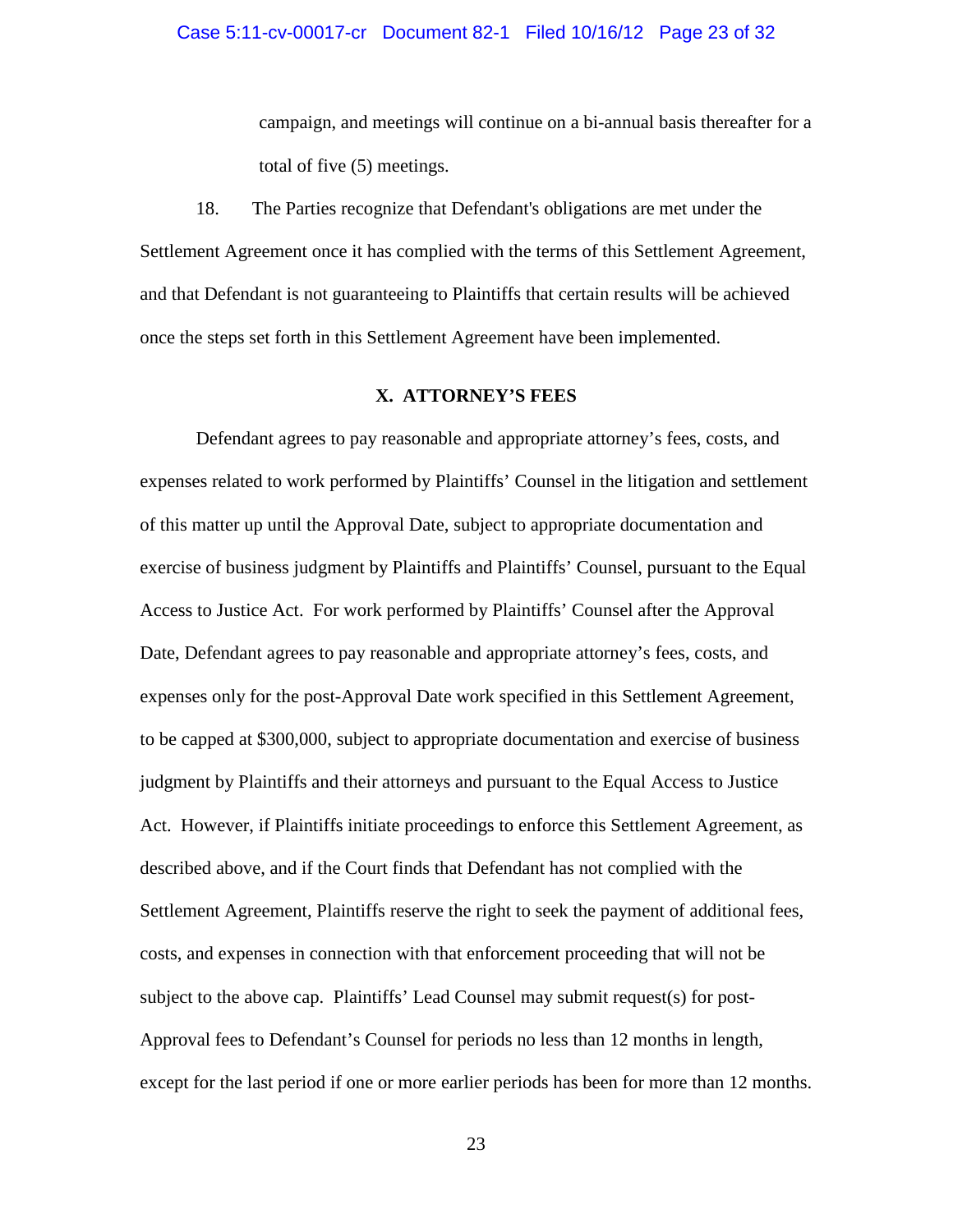## Case 5:11-cv-00017-cr Document 82-1 Filed 10/16/12 Page 24 of 32

In the event that the parties are unable to agree upon the amount of fees, Plaintiffs may retain the right to file a fee petition with the Court. Notwithstanding their agreement to limit any post-Approval attorney's fees, costs, and expenses to the above fee cap, Plaintiffs and Plaintiffs' Counsel object to the principle of a fee cap and reserve their right to object to such a cap in future cases.

# **XI. CLASS CERTIFICATION AND RELIEF**

# <span id="page-23-0"></span>**Class Definition**

<span id="page-23-2"></span>1. Defendant will stipulate to the certification of a class pursuant to Federal Rule of Civil Procedure  $23(b)(2)$  consisting of all Medicare beneficiaries who:

> a. received skilled nursing or therapy services in a skilled nursing facility, home health setting, or outpatient setting; and

<span id="page-23-1"></span>b. received a denial of Medicare coverage (in part or in full) for those services described in the previous paragraph based on a lack of improvement potential in violation of the SNF, HH, or OPT maintenance coverage standards as defined above in section Sections IX[.6](#page-9-0) and IX[.7](#page-11-0) and that denial became final and non-appealable on or after January 18, 2011; and

c. seek Medicare coverage on his or her own behalf; the definition of class members specifically excludes providers or suppliers of Medicare services or a Medicaid State Agency.

# **Re-Review Relief for Certain Members of the Class**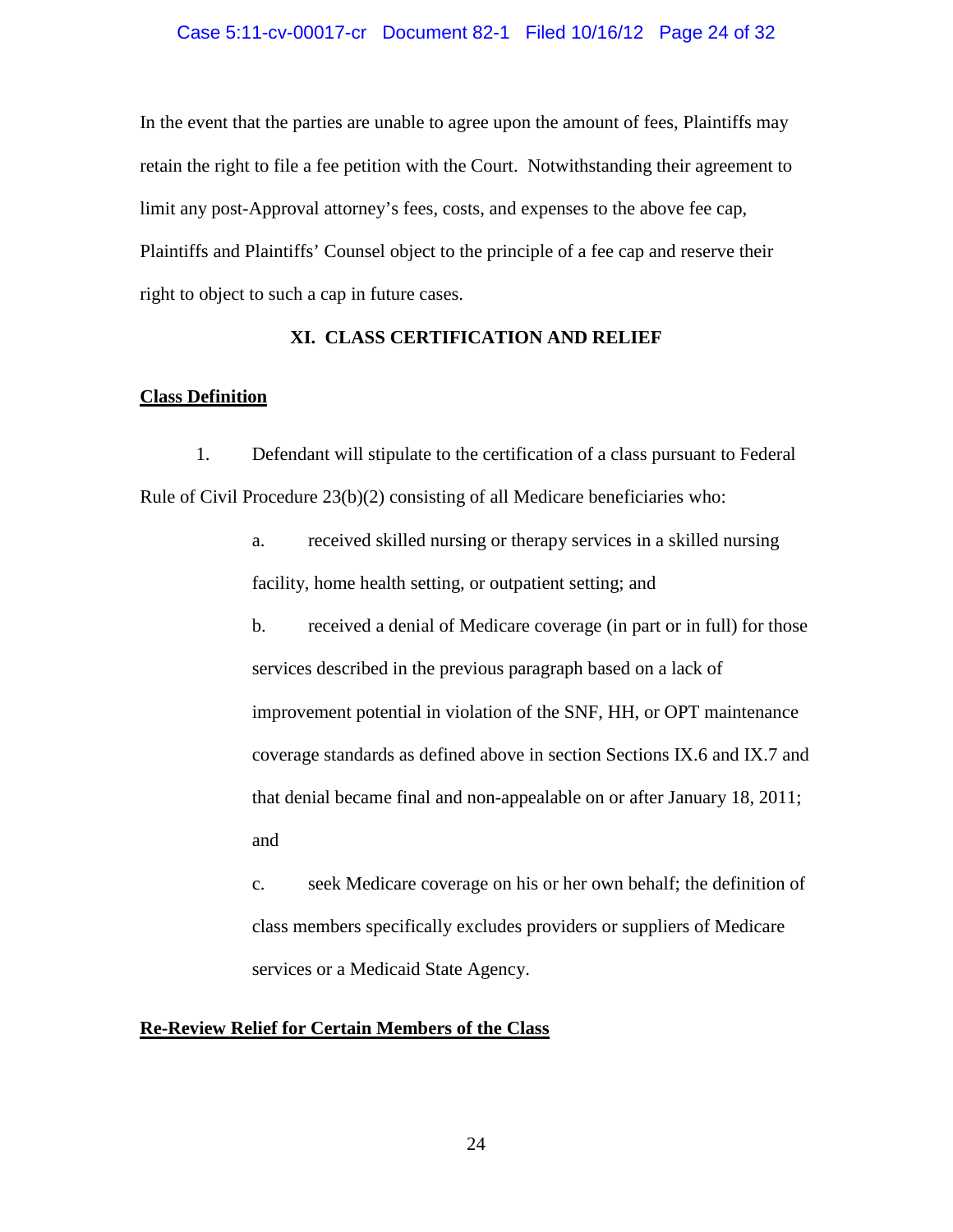### Case 5:11-cv-00017-cr Document 82-1 Filed 10/16/12 Page 25 of 32

2. Certain members of the class are eligible for re-review of the claim denials described above in Section XI[.1.b,](#page-23-1) if the following requirements are met:

> a. The services described above in Section XI[.1.a](#page-23-2) that are the subject of the denial described above in Section XI[.1.b](#page-23-1) must not have been covered or paid for by any third-party payer or insurer or Medicare, except in the case of an individual Medicare beneficiary whose services were paid for by Medicaid and who paid for the service or is personally or financially liable or subject to recovery for the services; and

b. There must not have been a basis for the denial of the claim for Medicare coverage that was separate and independent from the alleged failure to apply the SNF, HH, or OPT maintenance coverage standards as defined above in Sections IX[.6](#page-9-0) and IX[.7.](#page-11-0) A separate and independent basis for denial would include the failure to satisfy any procedural requirement, any Medicare eligibility requirement, or any threshold requirement for coverage, but a conclusory determination that services were not "reasonable and necessary," were not "medically necessary," or that coverage is denied using other conclusory, non-specific language, that may be based on a failure to apply the SNF, HH, or OPT maintenance coverage standards as defined in Sections IX.6 and IX.7 above would not be such a separate and independent basis for denial.

3. Claim denials described in Section XI.1.b that become final and nonappealable after the End of the Educational Campaign are not eligible for re-review under this Section (XI).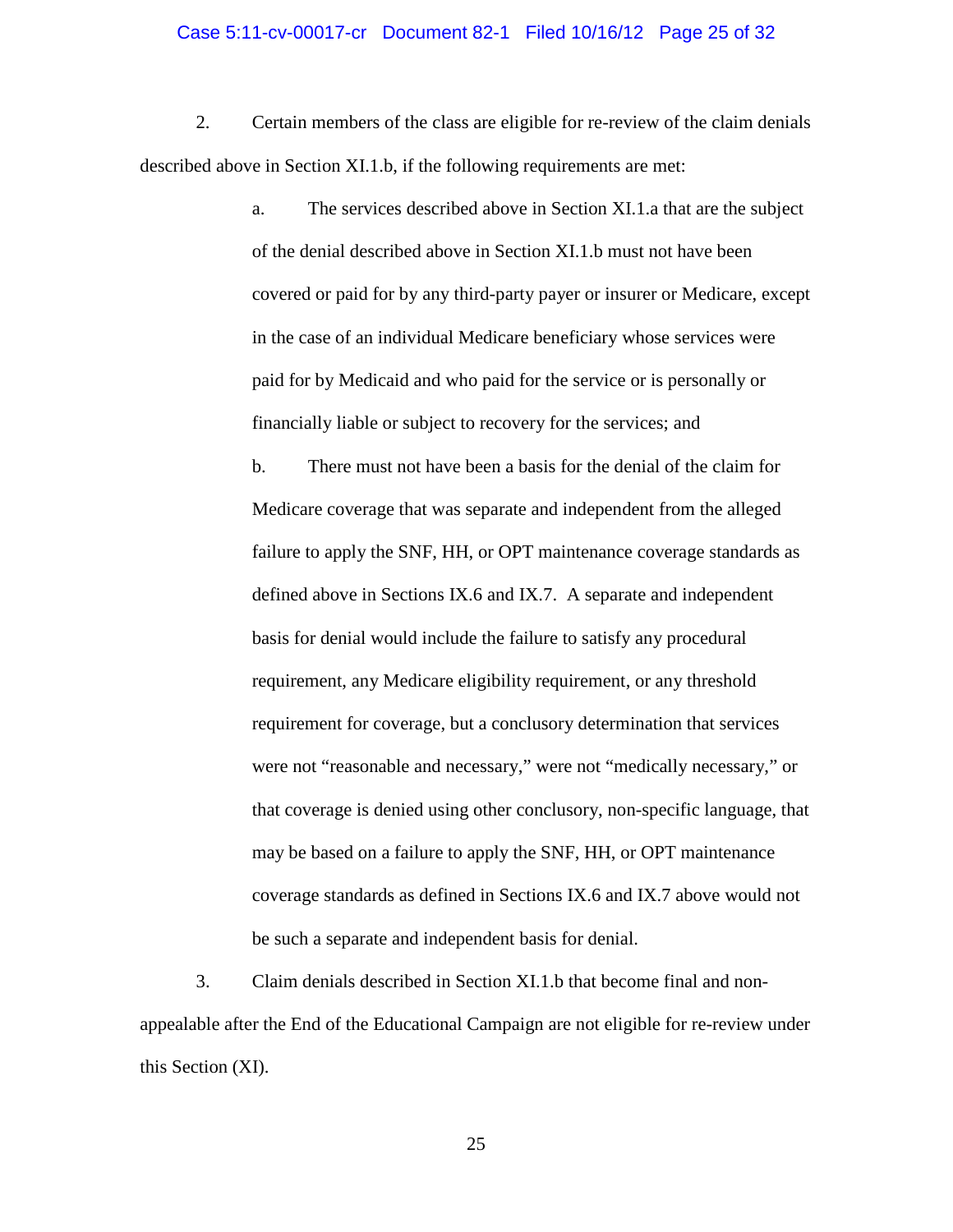### Case 5:11-cv-00017-cr Document 82-1 Filed 10/16/12 Page 26 of 32

<span id="page-25-0"></span> currently the subject of any lawsuit pending in an Article III United States Court or have review under this Section (XI). 4. Claims of class members other than of the Named Plaintiffs that are been the subject of a final, non-appealable judgment by such courts are not eligible for re-

<span id="page-25-1"></span>5. Only class members on their own behalf may receive re-review of claims under this section. No provider or supplier of Medicare services or Medicaid State Agency is permitted to receive re-review under this section on behalf of or by assignment from a class member.

 partitioned into two groups. 6. Class members who are eligible for re-review of claim denials will be

> a. Group 1 consists of all class members who received a final, non- appealable denial of Medicare coverage (in part or in full) where that denial became final and non-appealable after January 18, 2011 and up to and including the Approval Date.

 after the Approval Date through and including the End of the Educational b. Group 2 consists of all class members who received a final, nonappealable denial of Medicare coverage (in part or in full) from the day Campaign.

<span id="page-25-2"></span> 7. Group 1 class members seeking re-review relief as set forth in this Group 2 class members seeking re-review relief as set forth in this Section (XI) will be Section (XI) will be required to identify themselves and their final, non-appealable denials to CMS no later than six (6) months after the End of the Educational Campaign.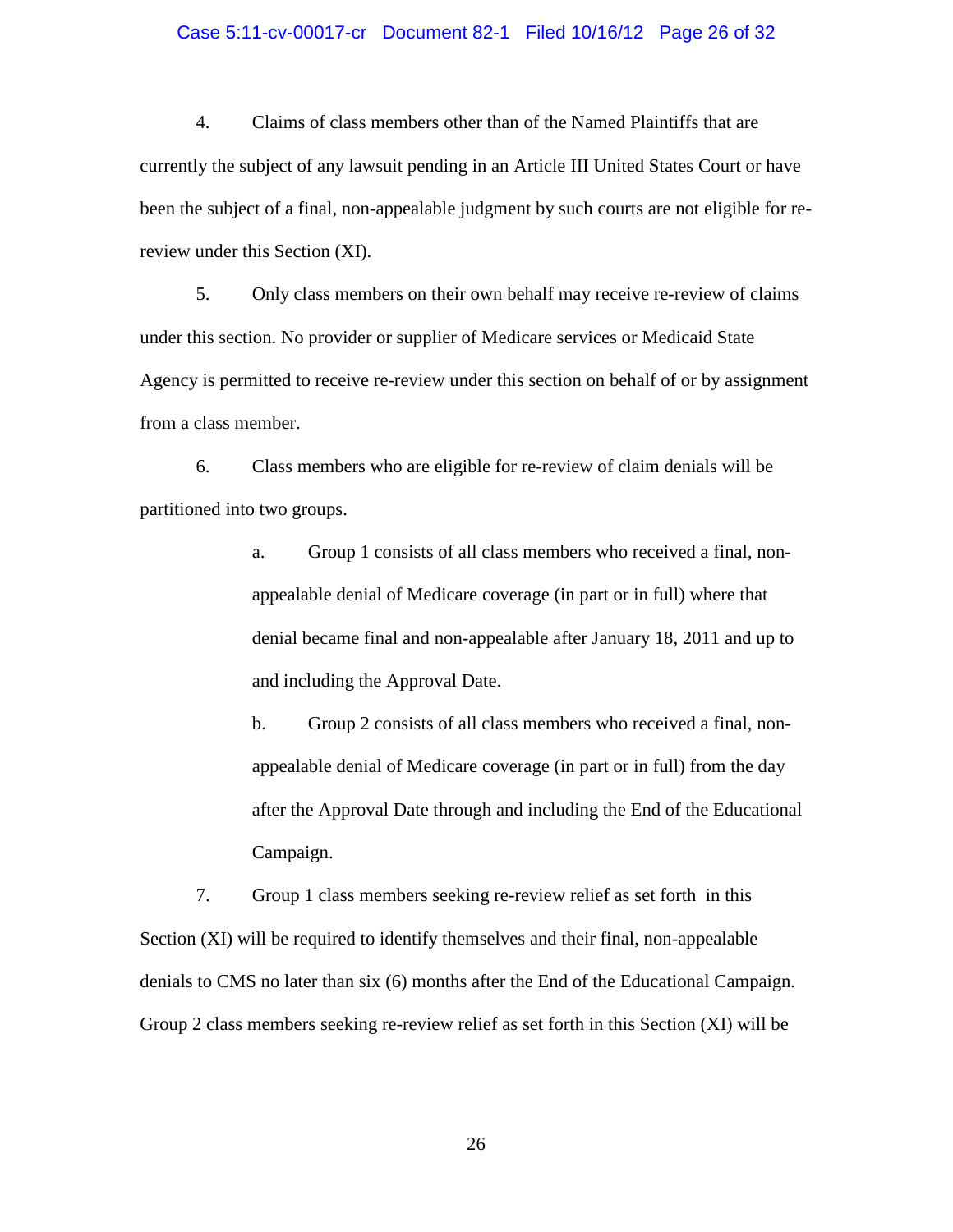### Case 5:11-cv-00017-cr Document 82-1 Filed 10/16/12 Page 27 of 32

required to identify themselves and their final, non-appealable denials to CMS no later than twelve (12) months after the End of the Educational Campaign.

<span id="page-26-0"></span>8. For each Group 1 or 2 class member who identifies himself or herself to CMS within the specified timeframe for re-review as set forth in the previous paragraph, the agency will direct, or request if the agency does not have the authority to direct, the contractor or adjudicator who last denied the class member's claim for Medicare coverage to re-review the claim under the clarified maintenance coverage standards set forth above in Sections IX[.6](#page-9-0) and IX.7, subject to the exceptions described above in Sections XI[.4](#page-25-0) and XI[.5.](#page-25-1)

9. When results of the re-review process confirm that the claim was denied in error and that the care should have been covered by Medicare, the agency will reimburse for that care, or, if the agency does not have the authority to reimburse, request reimbursement for the class member for that care, subject to applicable Medicare reimbursement limits.

10. Within 10 days of Approval of this Settlement Agreement, Defendant will inform Plaintiffs' Lead Counsel of the process, including to whom class members should identify themselves (pursuant to Section [XI.](#page-23-0)[7](#page-25-2) through [XI.](#page-23-0)[8\)](#page-26-0), by which class members should identify themselves in order to obtain re-review.

11. Within 30 days after the End of the Educational Campaign, Plaintiffs' Lead Counsel shall provide Defendant with the final claim denial that Ms. Jimmo received that is at issue in this lawsuit. Defendant shall promptly process Ms. Jimmo's claim under the re-review process as set forth in Section XI.2 through XI.10. Defendant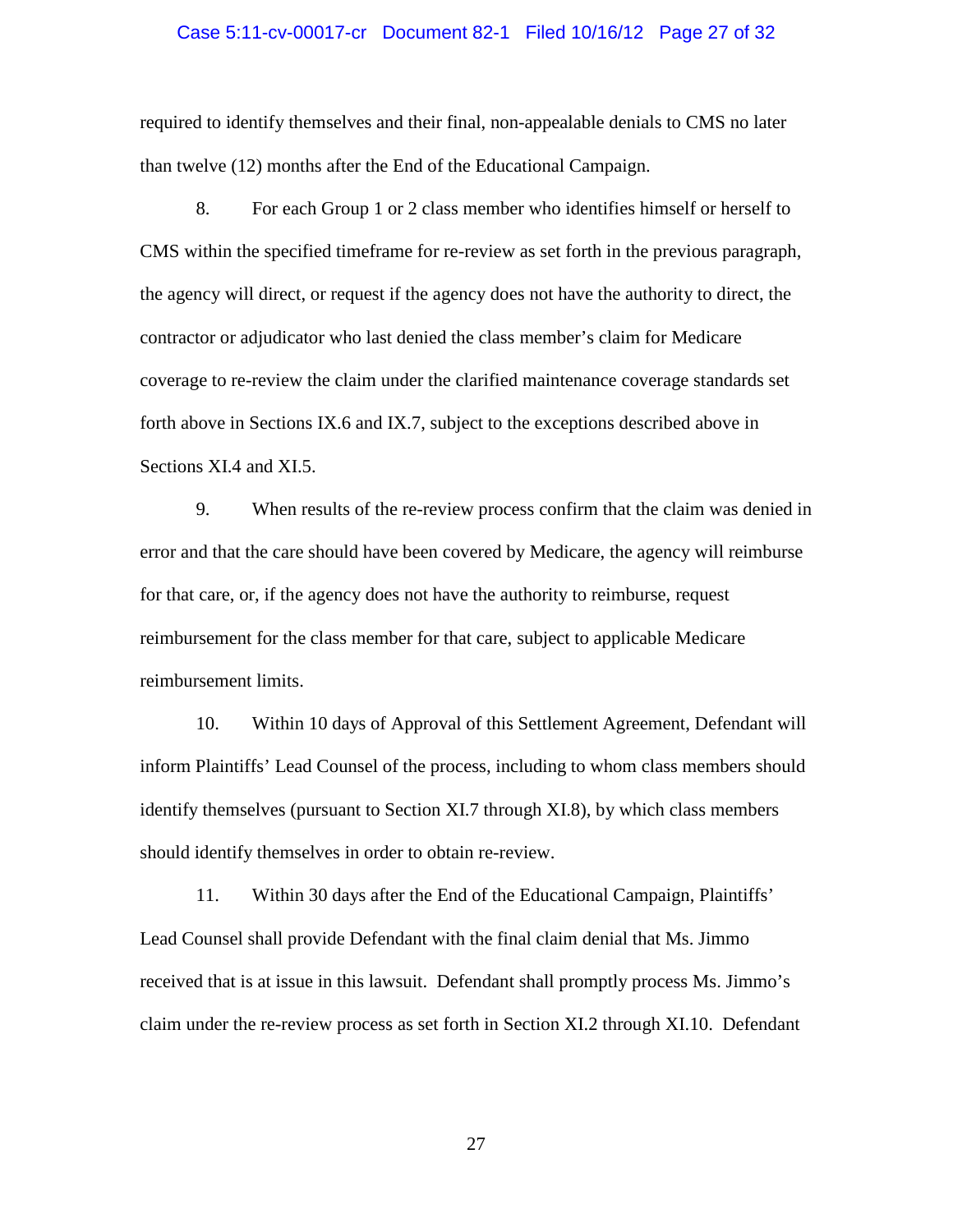### Case 5:11-cv-00017-cr Document 82-1 Filed 10/16/12 Page 28 of 32

shall make a good faith effort to issue a final decision on Ms. Jimmo's claim, if appropriate, as soon as practicable.

# **XII. COMPLIANCE WITH LEGAL AUTHORITY**

 Defendant from modifying its policies and procedures to comply with any relevant Procedure Act. If Plaintiffs' Counsel believes that any such modifications to Defendant's by any statutory or regulatory changes, and that any such modifications would constitute The parties recognize that Defendant is required to comply with applicable statutes and regulations, including any future revisions to the statutes and regulations that govern Medicare coverage, and that nothing in this Settlement Agreement shall prohibit statutory or regulatory changes, even if such modifications are made during the period of the Court's continuing jurisdiction under this Settlement Agreement, or from otherwise changing Defendant's regulations in a manner consistent with the Administrative policies and procedures, such as the Medicare Benefits Policy Manual, are not authorized a breach of any of the provisions of this Settlement Agreement, they reserve the right to initiate the Dispute Resolution process in Section VIII.

## **XIII. RELEASE**

<span id="page-27-1"></span><span id="page-27-0"></span> administrators, successors, or assigns (together, the "Releasors"), hereby release and 1. In consideration for the promises of Defendant as set forth in this Settlement Agreement, the Named Plaintiffs and all Class Members, and their heirs, forever discharge Defendant and the United States Department of Health and Human Services (HHS), along with Defendant's and HHS's administrators, successors, officers, employees, and agents (together, the "Releasees") from any and all claims and causes of action that have been asserted or could have been asserted in this action by reason of, or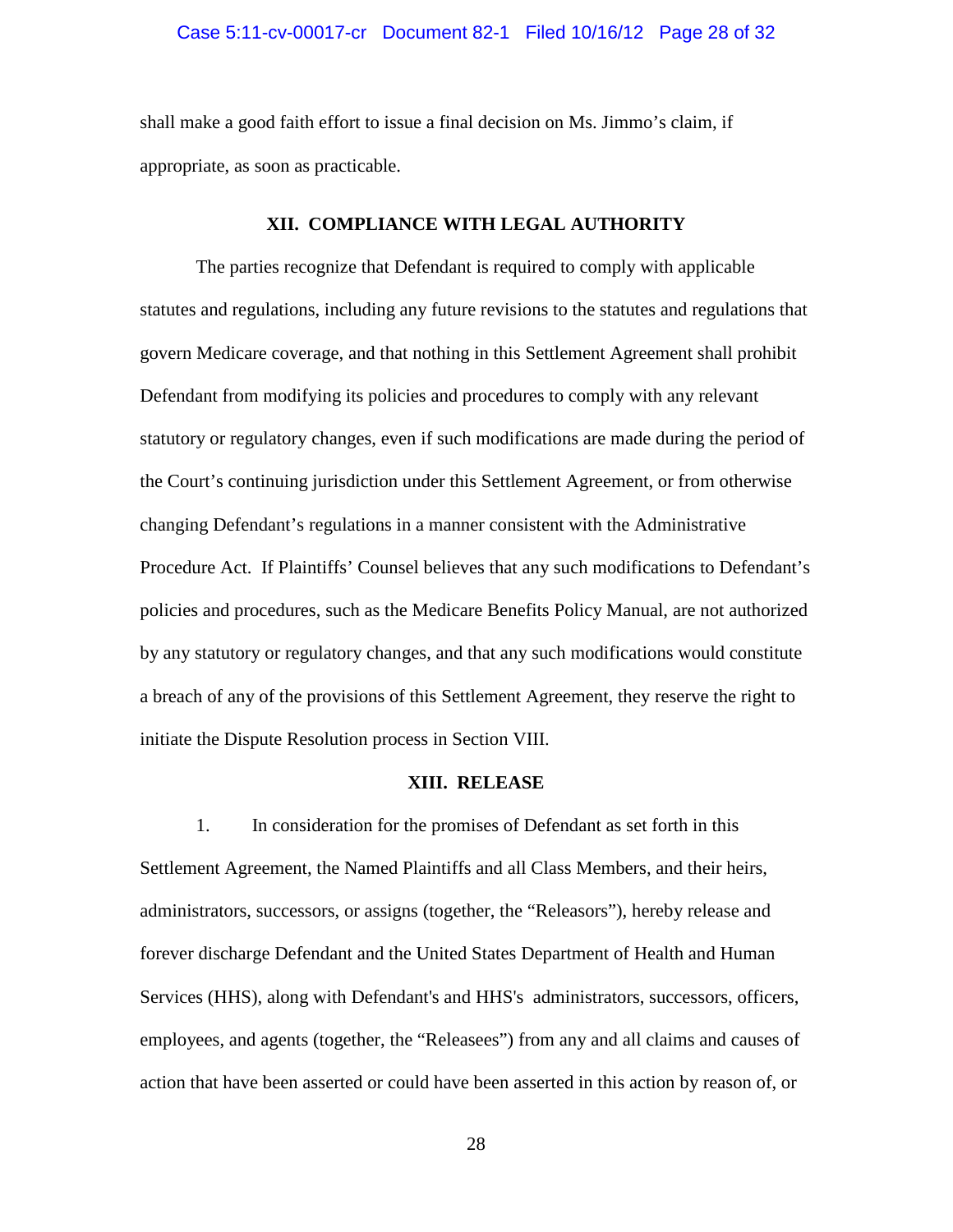### Case 5:11-cv-00017-cr Document 82-1 Filed 10/16/12 Page 29 of 32

with respect to, Plaintiffs' allegations that Defendant has illegally applied, or has failed to properly prevent the application of, an Improvement Standard under which Medicare coverage of skilled services is denied on the basis that a Medicare beneficiary is not improving, without regard to an individualized assessment of the beneficiary's medical condition and the reasonableness and necessity of the treatment, care or services in question.

2. The above release shall not affect the right of any Class Member to seek any and all individual relief that is otherwise available in satisfaction of an individual claim against Defendant for Medicare benefits that is not based upon the allegations set forth in Section [XIII.](#page-27-0)[1](#page-27-1) above.

3. The above release also shall not affect Plaintiffs' or any Class Member's right, if any, to bring a separate lawsuit challenging any new policy or procedure that is adopted by Defendant after the end of the Court's jurisdiction over this Settlement Agreement, as described in Section [VI.](#page-4-0) Plaintiffs and Class Members will have no right to claim that such a change in policies or procedures violates the Settlement Agreement, but do not waive any right to claim that the new policy or procedure violates the Social Security Act, Defendant's regulations, or any other provision of law.

### **XIV. NO ADMISSION OF LIABILITY**

 Agreement is or shall be construed as an admission by Defendant of the truth of any of the allegations set forth in the First Amended Complaint or the validity of the claims Neither this Settlement Agreement nor any order approving this Settlement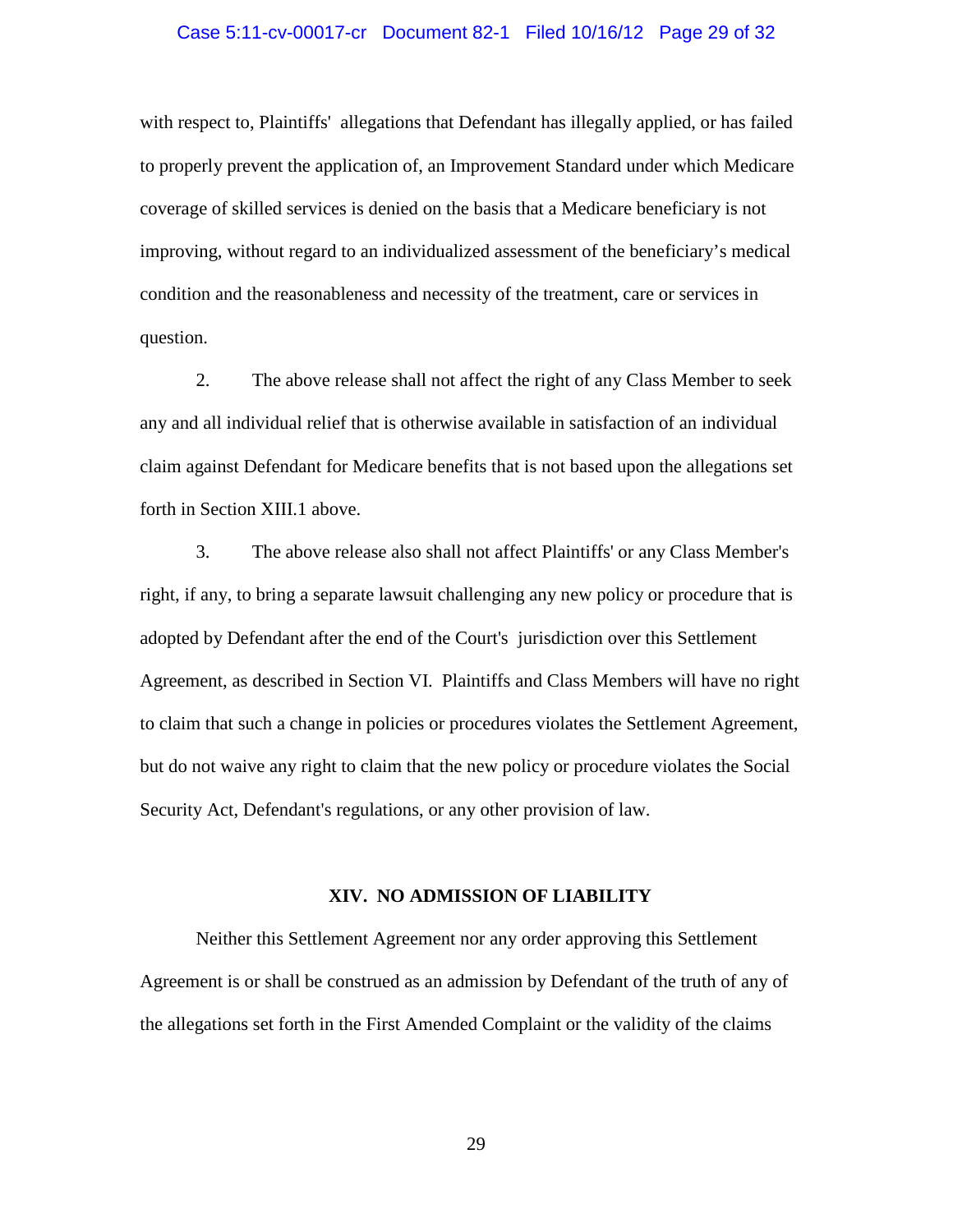# Case 5:11-cv-00017-cr Document 82-1 Filed 10/16/12 Page 30 of 32

asserted in the First Amended Complaint, or of Defendant's liability for any of those claims.

The undersigned representatives of the parties certify that they are fully

authorized to consent to the Court's entry of the terms and conditions of this Settlement

Agreement.

Dated: October 16, 2012

 */s/ Judith Stein (by permission)*  [jstein@medicareadvocacy.org](mailto:jstein@medicareadvocacy.org)  JUDITH STEIN Executive Director Center for Medicare Advocacy, Inc. P.O. Box 350 Willimantic, CT 06226 (860) 456-7790 Fax: (860) 456-2614

Dated: October 16, 2012

 */s/ Gill Deford (by permission)*  g<u>deford@medicareadvocacy.org</u><br>(860) 456-7790 GILL DEFORD Director of Litigation Center for Medicare Advocacy, Inc. P.O. Box 350 Willimantic, CT 06226 Fax: (860) 456-2614

Dated: October 16, 2012

 $\overline{a}$ */s/ Michael Benvenuto (by permission)* 

 264 North Winooski Avenue mbenvenuto@vtlegalaid.org<br>30 MICHAEL BENVENUTO Director, Medicare Advocacy Project Vermont Legal Aid Burlington VT, 05402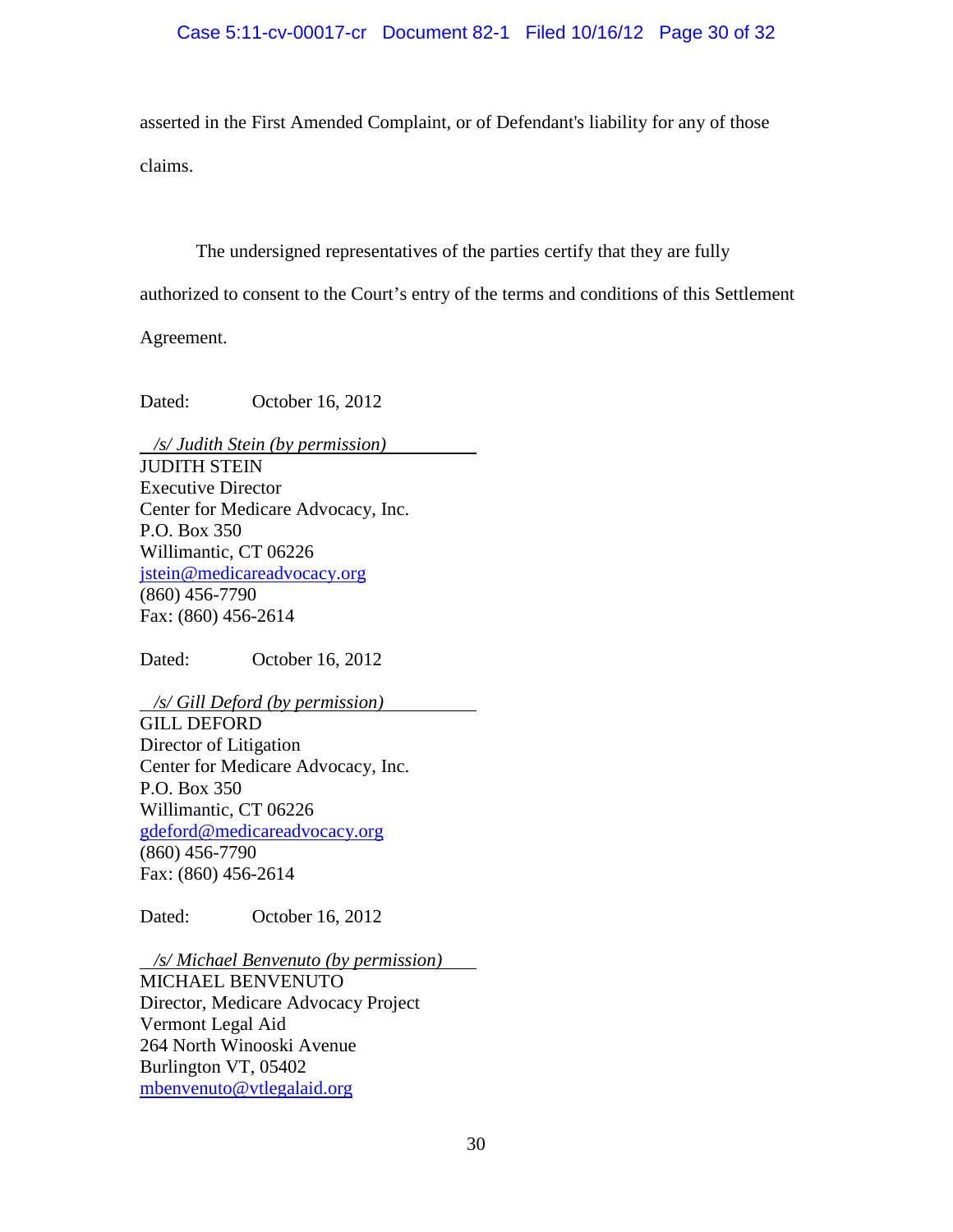(802) 863-5620

DBerger@wsgr.com j. DAVID J. BERGER MATTHEW R. REED Wilson Sonsini Goodrich & Rosati 650 Page Mill Road Palo Alto, CA 94306 DBerger@wsgr.com<br><mark>MReed@wsgr.com</mark><br>(650) 493-9300 Fax: (650) 493-6811

*Counsel for Plaintiffs* 

Dated: October 16, 2012

STUART F. DELERY Acting Assistant Attorney General TRISTRAM J. COFFIN United States Attorney

SHEILA M. LIEBER Deputy Director, Federal Programs Branch

 */s/ Steven Y. Bressler*  STEVEN Y. BRESSLER (D.C. Bar #482492) M. ANDREW ZEE (CA Bar #272510) Telephone: (202) 305-0167 Email: **Steven.Bressler@usdoj.gov** Attorneys Federal Programs Branch U.S. Department of Justice, Civil Division P.O. Box 883 Washington, DC 20044 Fax: (202) 616-8470

*Counsel for Defendant* 

 WILLIAM B. SCHULTZ Acting Deputy Associate General Counsel<br>SUSAN MAXSON LYONS<br>KIRSTEN FRIEDEL RODDY **SUSAN MAXSON LYONS** Acting General Counsel JANICE L. HOFFMAN Associate General Counsel WILLIAM ALVARADO RIVERA